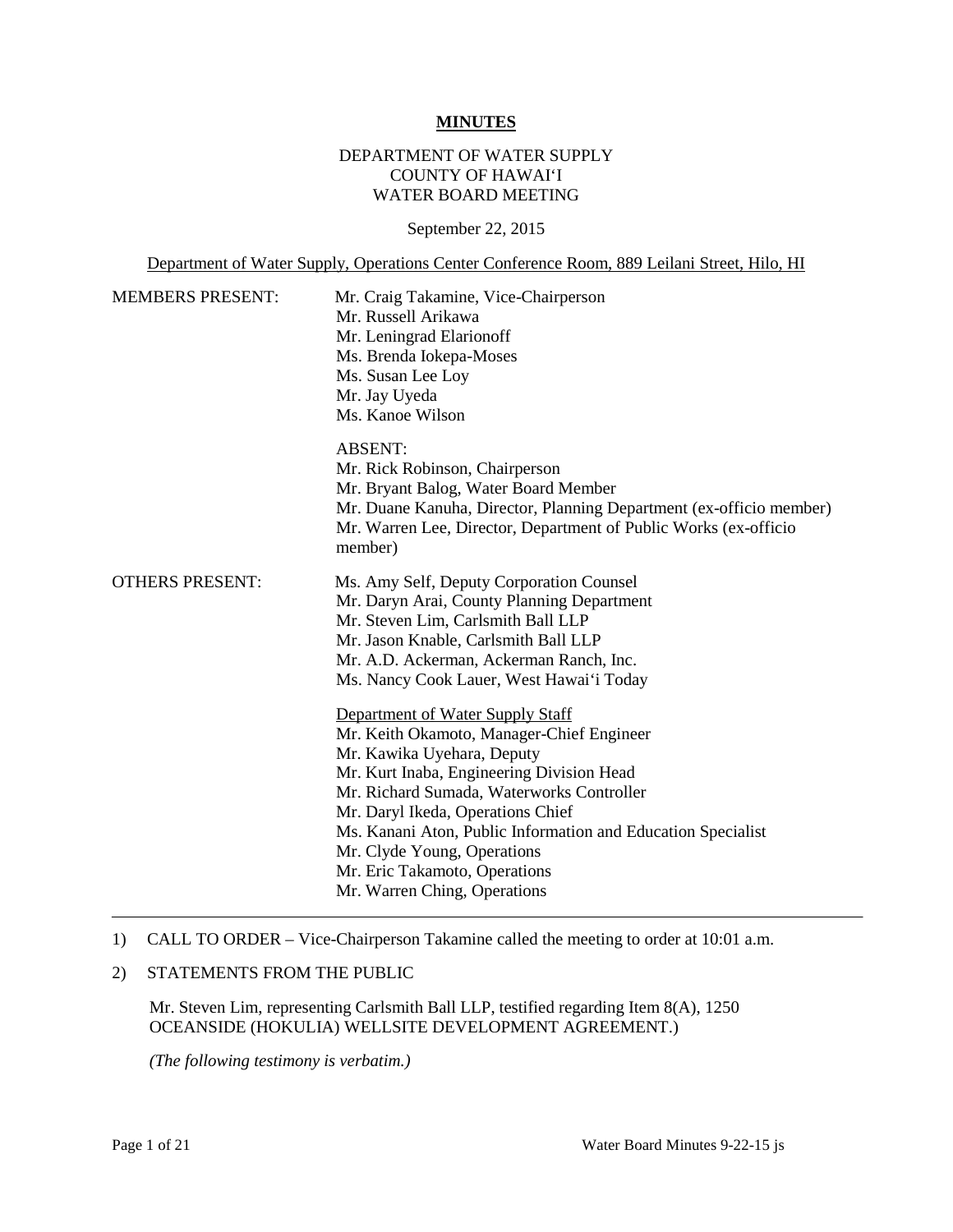MR. LIM: Good morning, Mr. Chair and members of the Water Board, and Mr. Okamoto, too. I'm and exhibits to the Water Board. I'll be brief in terms of the summary of our position… We understand that the Water Board and the Department of Water Supply is in receipt of a letter from the attorney for the Ackerman Ranch, Inc. Ackerman Ranch, Inc., parcels are TMKs Highway, to the north, and were formerly part of the Hokulia project, and no longer are part of that Water Board and to its counsel at that time. Effectively, the Ackerman Ranch is arguing, um, without legal merit, that they…because they were listed…their properties were listed in the original their properties were listed at that time was because 1250 Oceanside owned the parcels at the time. bankruptcy, and subsequent to that bankruptcy…the Ackerman Ranch mortgage and note were not there were negotiations to see if that could happen…those never went through. So, at least from to...as to why they should get any water commitments from the Well Site Development Agreement. to…as to why they should get any water commitments from the Well Site Development Agreement.<br>They're not parties; they're not providing any land for any facilities, and they're not providing any money to construct the system… Um…in fact, there was a prior agreement between 1250 and Ackerman Ranch for the development of a potable water well on *their* lands… And that agreement staff for the last several months on these agreements, and we hope to finalize those agreements, once this issue is cleared away, and we come back to you with a clean slate, in terms of having you here representing 1250 Oceanside LLC, which is the successor to 1250 Oceanside Partners…Partnership. We are here talking about Item 8 on the Agenda, which is the 1250 Oceanside Well Site Development Agreement. I trust you received my September 18, 2015, letter  $(3)$  7-9-12:004, 006, 011, and 029. Those are parcels located generally makai of Māmalahoa Bypass project. Uh…the letter I'm referring to was a May 7, 2015, letter from Cades Schutte, to both the Well Site Development Agreement, um, way back in 2007...that they should have some form of water rights to service their property. And as my letter points out, the only reason why that...why Um…as you recall, the, um, Hokulia project and the 1250 Oceanside Partners went through a assumed, so the Ackerman Ranch foreclosed on that mortgage, and took the property back. Um…we've included in our package to you the Commissioner's Deed, dated July 27, 2015…It was just submitted (and) needs to be recorded. And I think, tellingly, on that Commissioner's Deed, they don't have any mention of the Well Site Development Agreement, or anything else. Uh…we've gone through the bankruptcy… We've not assumed any obligations to Ackerman Ranch, although 1250's point of view, we believe that there are absolutely no claims that Ackerman Ranch can point subsequently, um, uh, was cancelled, because we didn't perform… 1250 chose to perform that agreement. So for all those reasons, we urge that the Water Board not get hung up on this issue, uh…a claim by a party who is not a party to this agreement, and we ask that the Water Board consider at its next hearing the 4<sup>th</sup> Amendment to Well Site Development Agreement that we'll be proposing, along with an agreement regarding the assignment and transfer of rights to (*inaudible*)…50 units of…from the Kealakekua Water Source Agreement…um, right in between 1250 and Kalukalu properties. Uh…we've been in discussions with Department of Water Supply consider the 4<sup>th</sup> Amendment to the Well Site Development Agreement.

## 3) APPROVAL OF MINUTES

 The Vice-Chairperson entertained a Motion to approve the Minutes of the August 25, 2015, Public Hearing on the Power Cost Charge and the Minutes of the August 25, 2015, regular Water Board meeting.

ACTION: Mr. Uyeda moved to approve; seconded by Ms. Lee Loy; and carried unanimously by voice vote.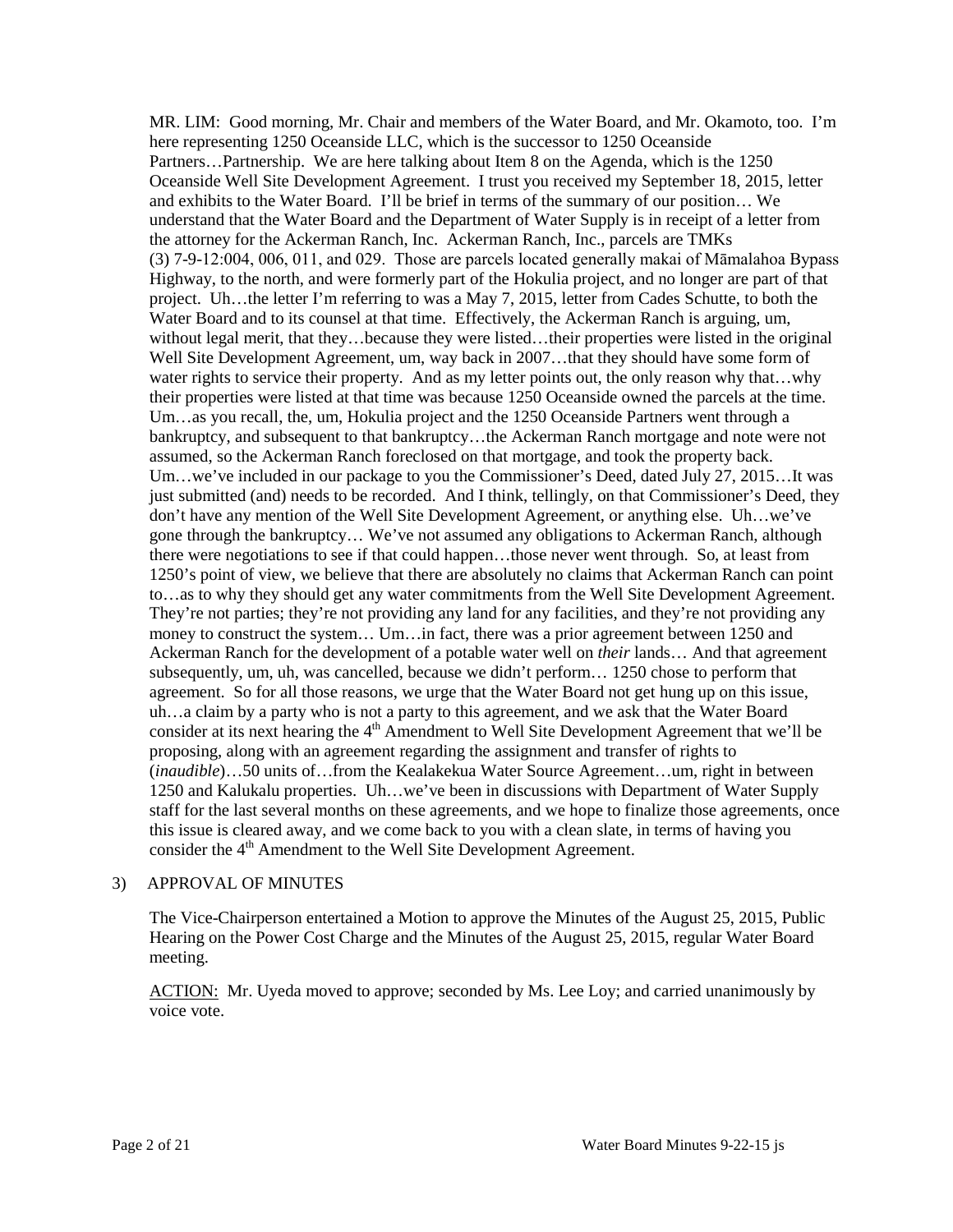## 4) APPROVAL OF ADDENDUM AND/OR SUPPLEMENTAL AGENDA

The Vice-Chairperson entertained a Motion to accept Supplemental Agenda Item 7(B), JOB NO. 2015-1032, HALEKI'I DEEPWELL REPAIR. Ms. Lee Loy moved to approve; seconded by Ms. Wilson, and carried unanimously by voice vote.

 Ms. Lee Loy asked that the Board take up Item 8(A), 1250 OCEANSIDE (HOKULIA) WELLSITE DEVELOPMENT AGREEMENT at this time.

## 8) SOUTH KONA:

## A. **1250 OCEANSIDE (HŌKULIA) WELLSITE DEVELOPMENT AGREEMENT:**

 Ball LLP. He thanked Ms. Self for researching this matter, including discussions with the Planning Department. DWS realized that the situation went beyond just DWS and the Water The Manager-Chief Engineer said that this Item was put on the Agenda primarily to inform the Board that DWS had received the correspondence from Ackerman Ranch and from Carlsmith Board; there are zoning ordinances that also need to be considered.

Ms. Self said that the problem involves not just the  $4<sup>th</sup>$  Amendment to the Well Site Development Agreement. The problem is that there is a bigger picture that must be looked at. This project was 1250 Oceanside owned all of the parcels at the time that they were rezoned, and the parcels were rezoned **with conditions.** Therefore, it is not feasible to just look at one small aspect of it, because the rezoning included all of these properties, Ms. Self said. For that reason, the Ackerman Ranch parcels cannot be simply cut out by agreeing to a 4<sup>th</sup> Amendment of the Agreement. In the rezone ordinances, two of the conditions dealt with the water issue; the water commitments were designated, based on the whole project, Ms. Self said. The Ackerman properties were included in that. She acknowledged that Ackerman Ranch was not a party to the original water agreement or any of the Amendments. However, the Ackerman property is part of the whole rezone ordinance and the whole project. Ms. Self said that Mr. Daryn Arai of the which she brought to today's meeting. She and Mr. Arai also dug up all of the old maps that are tied to this matter. Something has to be done, Ms. Self said. If 1250 Oceanside wants to cut the Ackerman properties out, 1250 Oceanside would have go before the Planning Commission, who these zoning ordinances to exclude these properties, Ms. Self said. Right now, it is all one piece of property; no matter who owns it, the fact is that the County Council rezoned these properties, the 4<sup>th</sup> Amendment to the Agreement at this time, Ms. Self said. rezoned; in fact, there are two original rezoning ordinances that included all of these parcels. Planning Department was on hand today to answer any questions from the Board. She noted that she went over to the Planning Department, and she and Mr. Arai dug up all of the old ordinances, would then make a recommendation to the County Council. Only the County Council can amend and all of these properties are included. That is why there is a problem with going forward with

Vice-Chairperson Takamine called Mr. Arai up to answer questions from the Board.

 Ms. Lee Loy asked Mr. Arai to provide some background on the original zoning ordinance that encompassed the whole project; she also asked him to elaborate on some of the conditions. She understood Ms. Self to mean that when the parcels were considered under the rezoning, the Hokulia project was intended to be developed all together, albeit with separate tax map keys (TMKs). Fifteen years on, things are changing, she said. She asked Mr. Arai to provide some context for the Board.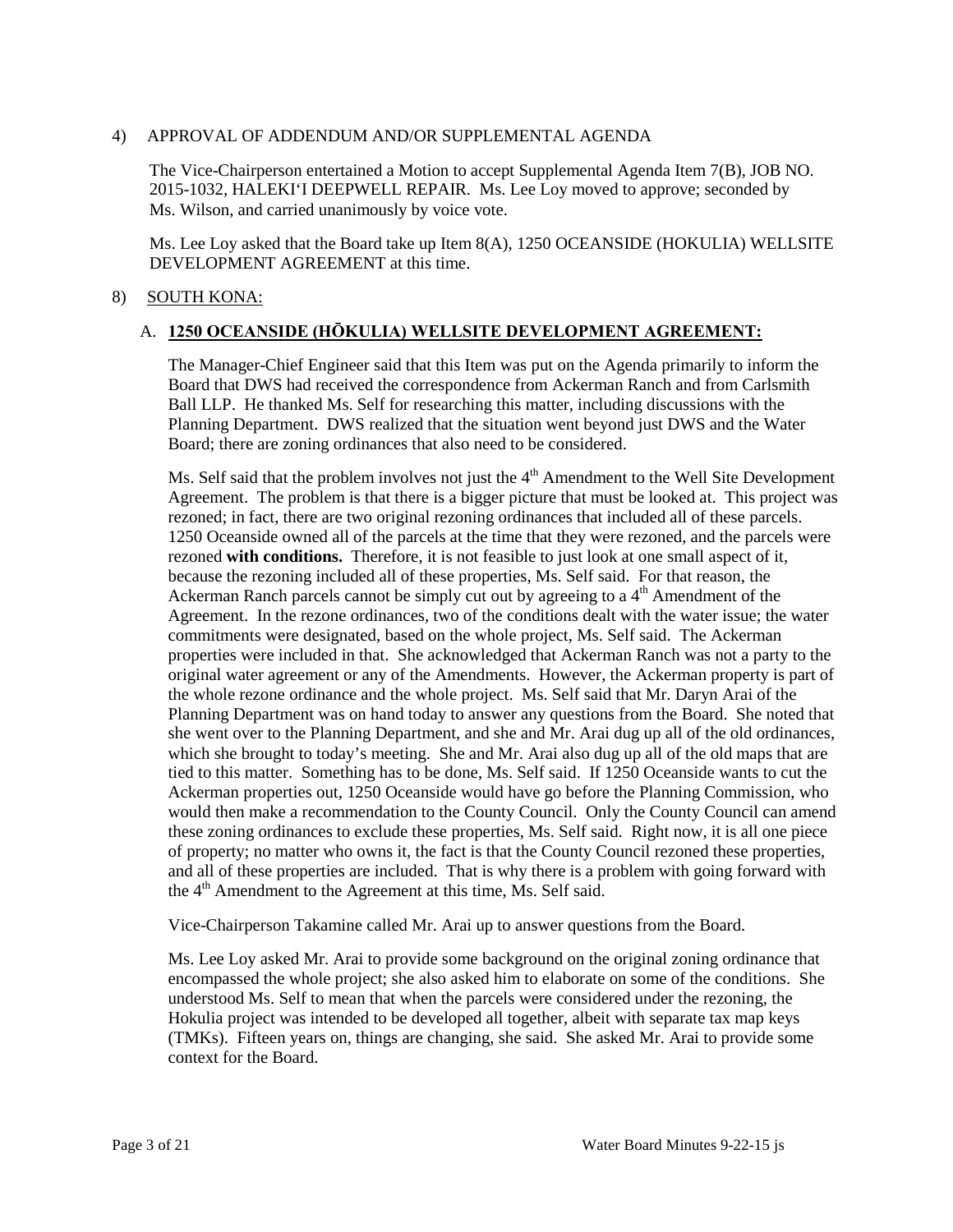Mr. Arai said that Ms. Self did a great job in summarizing the issue at hand. The Planning Department feels the same way as Ms. Self, he said. There were three zoning ordinances established. The initial ordinance was 94-73, which rezoned the mauka half of the Hokulia Bypass, needed to be done. To accommodate that construction, the original change of zone water would be made available to support the water demands generated by the proposed project agreement. To amend that water agreement to exclude parcels that were encumbered by the change of zone ordinance, the question arises of how that exclusion preserves the intent of with Carlsmith yet, he said. This issue was just brought to Planning Department's attention by enough time to put much thought into how to handle this, Mr. Arai said. project; a few years later, the makai half of the Hokulia project was rezoned under Ordinance 96-7. Additional improvements, such as the proposed construction of the Māmalahoa Highway ordinance that affected the mauka lands had to be tweaked, and the result was Ordinance 96-8. Throughout the review process, there were representations, understandings and expectations that in its entirety, Mr. Arai said. That is why there were specific conditions, referencing a water providing adequate support facilities to the project. That provision of adequate support facilities was expected by both the Planning Commission and the County Council, when they approved the change of zone requests, Mr. Arai said. The Planning Department has not had that discussion Ms. Self; the Planning Department is basically in reactive mode right now, and has not had

 larger discussion to create some kind of resolution here. Ms. Lee Loy said it seemed clear that the Planning Department needed a bit more time to have a

 Mr. Arai said he did not think it was Planning's job to create the resolution. It is up to the applicant to proffer their suggestions, in coordination possibly with Ackerman Ranch, who now owns the property. The two sides should be the ones to explore how they can preserve compliance with the conditions of the ordinance, he said. The Planning Department refers to the conditions as "performance conditions," because they outline all of these expectations. The avoid doing so. Getting stuck in the middle makes it extremely difficult for the Planning multitude of reasons, the Planning Department does not want to get stuck in the middle. Planning Department does not want to get in the middle of disputing land owners, and tries to Department to manage the conditions and compliance with the ordinance, Mr. Arai said. For a

 been satisfied. She noted that with zoning ordinances, there are a number of conditions for Ms. Lee Loy said the Board does not want to get stuck in the middle, either. She asked Mr. Arai to elaborate on some of the performance conditions; she asked if the performance conditions had approval.

 Mr. Arai said that he had not had a chance to comb through each of the conditions, but he assumed that the conditions continue to be satisfied because it is an ongoing compliance thing. the Planning Department. At each step in the project development phase, the Planning He noted that Phases 1 and 2 have been approved by subdivision, and Phase 3 is currently before Department refers back to the ordinances to make sure that the conditions continue to be met.

Vice-Chairperson Takamine thanked Mr. Arai, and called on Mr. A.D. Ackerman.

Board meeting. He said he had sent the Board a letter of concern about this 4<sup>th</sup> Amendment to the Agreement; he said that Ackerman Ranch, as owners of the property, should be a party to this negotiation, or to any agreements that are done, and prior to being released from any agreement. He said he just wanted to state that for the record. He said he just wanted to state that for the record. Mr. Ackerman introduced himself to the Board, and said that he only heard yesterday about this

 The Manager-Chief Engineer said that the Department's perspective is similar to that of the Planning Department; when DWS received these correspondences from the two parties, the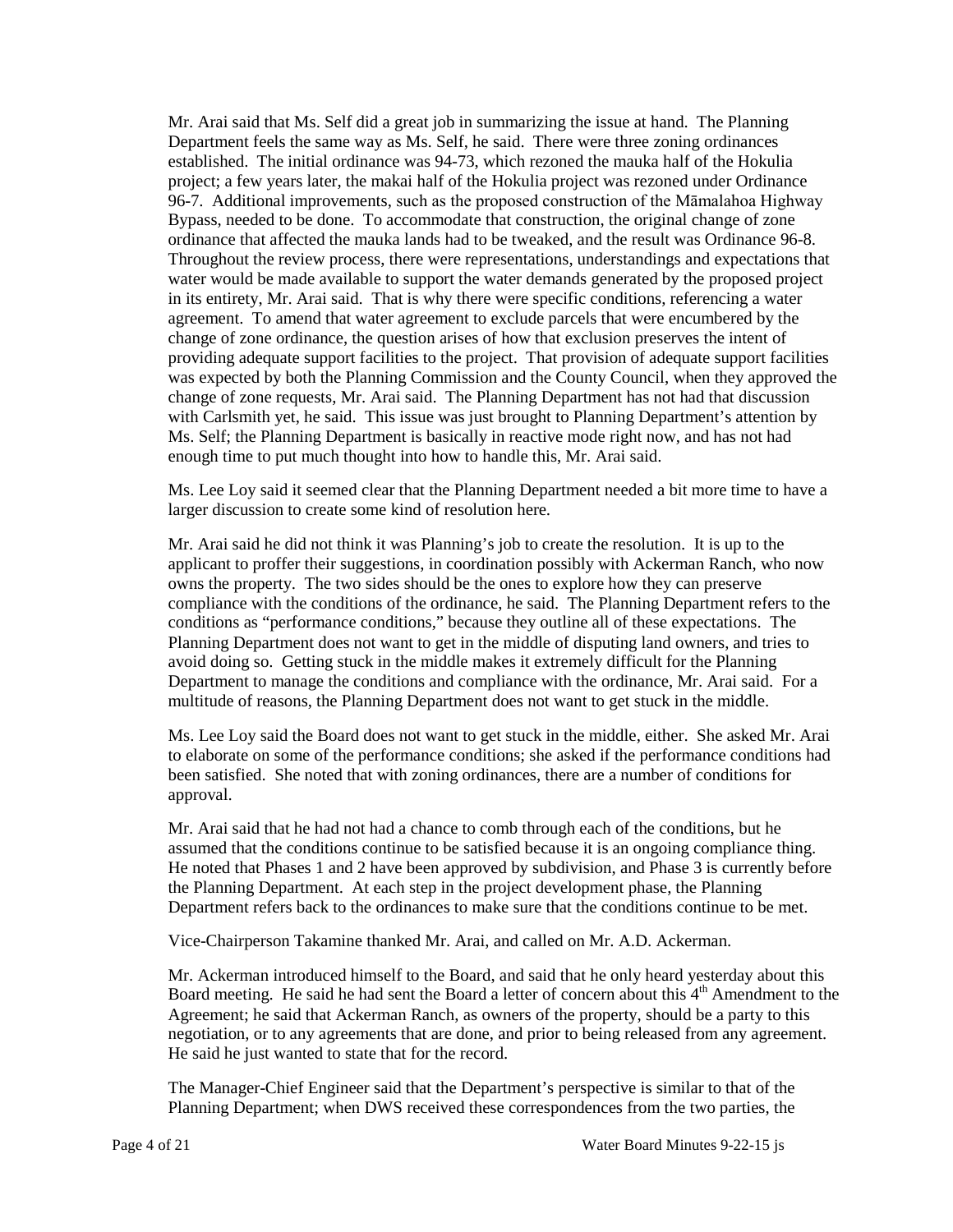Department recognized that there may be considerations from both sides. DWS did not feel that DWS wanted to present to the Board today. With this situation before the Board, DWS is looking at perhaps drafting a response letter, to respond to the two parties' correspondences to DWS. He proposed working together with Corporation Counsel to draft a response letter, acknowledging receipt of the correspondences. The letter would state what DWS is looking at, and that it is working with the Planning Department. The letter would state what DWS thinks would be the it was the Department's role to resolve whatever differences there may be between the two parties. For that reason, DWS did its research and investigation, along with discussions with the Planning Department. This gives the Department and the Board more information, which is what next steps, the Manager-Chief Engineer said.

 Ms. Lee Loy noted that the Agenda Item called for discussion and possible action. She said that she appreciated what the Manager-Chief Engineer was offering, i.e., a more comprehensive look at this issue, along with a response. Mr. Lim spoke earlier about having this matter come back on to next month's Agenda, she said.

MOTION: Ms. Lee Loy moved to defer this Item, and asked the staff in the meantime to prepare DWS's response, and to work with the Planning Department on what DWS's options are.

Ms. Lee Loy reiterated that she did not want to get in the middle of this issue.

 The Manager-Chief Engineer said that the Department would draft a response, and send it to the Board prior to next month's meeting.

Ms. Lee Loy asked if there were a Second to her Motion.

Ms. Wilson seconded.

Ms. Lee Loy invited Mr. Lim to come to the microphone again.

 Mr. Lim said he understood where Corporation Counsel is going; he said that in most large projects like this, it is not unusual for a portion of the property that is rezoned under the overall rezoning to be sold off to a pad developer. The pad developer then becomes responsible for Oceanside, he did not think that having to go back to the County Council for rezoning is the answer. The situation at hand is not unusual, he said. One sees it in all of the large projects such as Mauna Lani and Waikoloa, whereby the pad developers come in and satisfy their own conditions, which are the same conditions that the master developer has to comply with. 1250 Oceanside feels that this  $4<sup>th</sup>$  Amendment is necessary, because it extends certain deadlines have to return to the County Council for rezoning, because it is not clear what the rezoning would say. He asked whether the rezoning would say that these conditions would be imposed only on and reserve its right to request a Contested Case Hearing, under the Board's Rules (sic). He said working out things like affordable housing, parks, water, etc. Mr. Lim said that while he agrees that it is not the Water Board's problem to resolve any issues between Ackerman Ranch and 1250 Contractually, they work it out between themselves; this situation is no different, Mr. Lim said. for action, and it includes certain water provisions worked out between the parties, Mr. Lim said. 1250 Oceanside would hate to see the Water Board take the position that 1250 Oceanside would the 1250 Oceanside lands, and not on the Ackerman lands. He asked whether Ackerman's rezoning would be taken away because they do not have conditions anymore. Mr. Lim said he did not think that was a workable solution. 1250 Oceanside will await DWS's response letter, that the Rules regarding Contested Case Hearings were kind of unclear; nevertheless, he said he was making that request for a Contested Case Hearing *now*, for the record.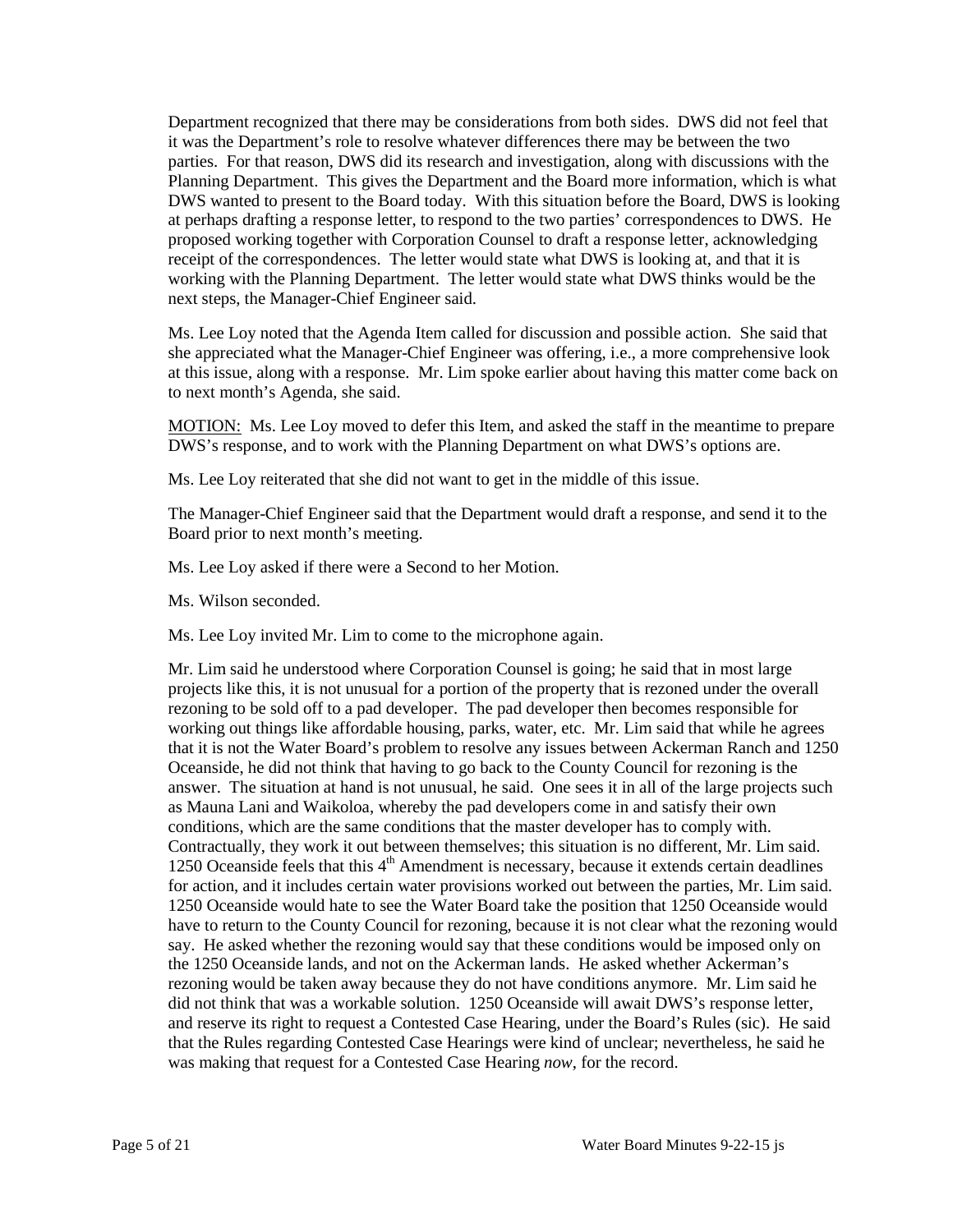get involved in the negotiations. He said that in negotiations like this there are hidden agendas or advantages that each person tries to get; if one does not sit in on those discussions, one misses Mr. Elarionoff noted that both the Planning Department and DWS said that they did not want to that kind of underlying element.

 Ackerman Ranch had letters of intent and similar written documents that showed that the two sides would work out a certain reduced price, in exchange for some water credits for Ackerman Ranch. However, that never came to pass. Mr. Lim was raising the issue today, he said. The Mr. Lim said that this was true, as a general rule. In this particular case, there were numerous significant discussions back and forth with Mr. Ackerman during the bankruptcy, regarding whether 1250 Oceanside was going to assume the debt (i.e., the note) and the mortgage, he said. Board appears to be telling 1250 Oceanside to go back and try to work things out with Ackerman Ranch; that was attempted several months ago, just prior to the bankruptcy being completed. The parties could not reach an agreement then, and that is why 1250 Oceanside is here requesting the Board to take action.

Mr. Elarionoff said the Board might be more knowledgeable about this matter if DWS and the Planning Department had been in the room when the discussions between 1250 Oceanside and Ackerman Ranch took place.

## (*Mr. Arikawa arrived at the meeting at 10:24 a.m.)*

 Mr. Lim said that was true, and 1250 Oceanside is willing to meet with the Water Department, Corporation Counsel and Mr. Ackerman's group and its attorney at any time. However, if the attempted several months ago, and it never happened, Mr. Lim said. He said he did not expect it Board is telling 1250 Oceanside to work things out with Ackerman Ranch, that was already would happen now.

 Ms. Iokepa-Moses said that she did not think that DWS wants to put itself in that position in any Board meeting is the forum to handle this, she said. Ms. Iokepa-Moses said that she was not case, in terms of requesting such a meeting. To request a meeting would mean inserting DWS into the middle of something that the Department does not want to get involved. The Water comfortable inserting the Department into the middle of discussions between 1250 Oceanside and Ackerman Ranch.

 Mr. Elarionoff said it was not his intent to have the Board or DWS get in the middle of the dispute; he just wanted to hear what is going on, so that the Board does not end up on the short end of the stick. He was not telling the parties what they should do, he added.

ACTION: Motion to defer, giving DWS staff time to draft a response and present options to the Board, carried unanimously by voice vote.

# 5) NORTH HILO:

# A. **JOB NO. 2005-870, CONSTRUCTION OF LAUPĀHOEHOE (MANOWAI'ŌPAE) 0.5-MG RESERVOIR - TIME EXTENSION REQUEST:**

The contractor, Yamada Paint Contracting, Inc., dba GW Construction, is requesting a contract time extension of 82 calendar days. This is the first time extension request for this project.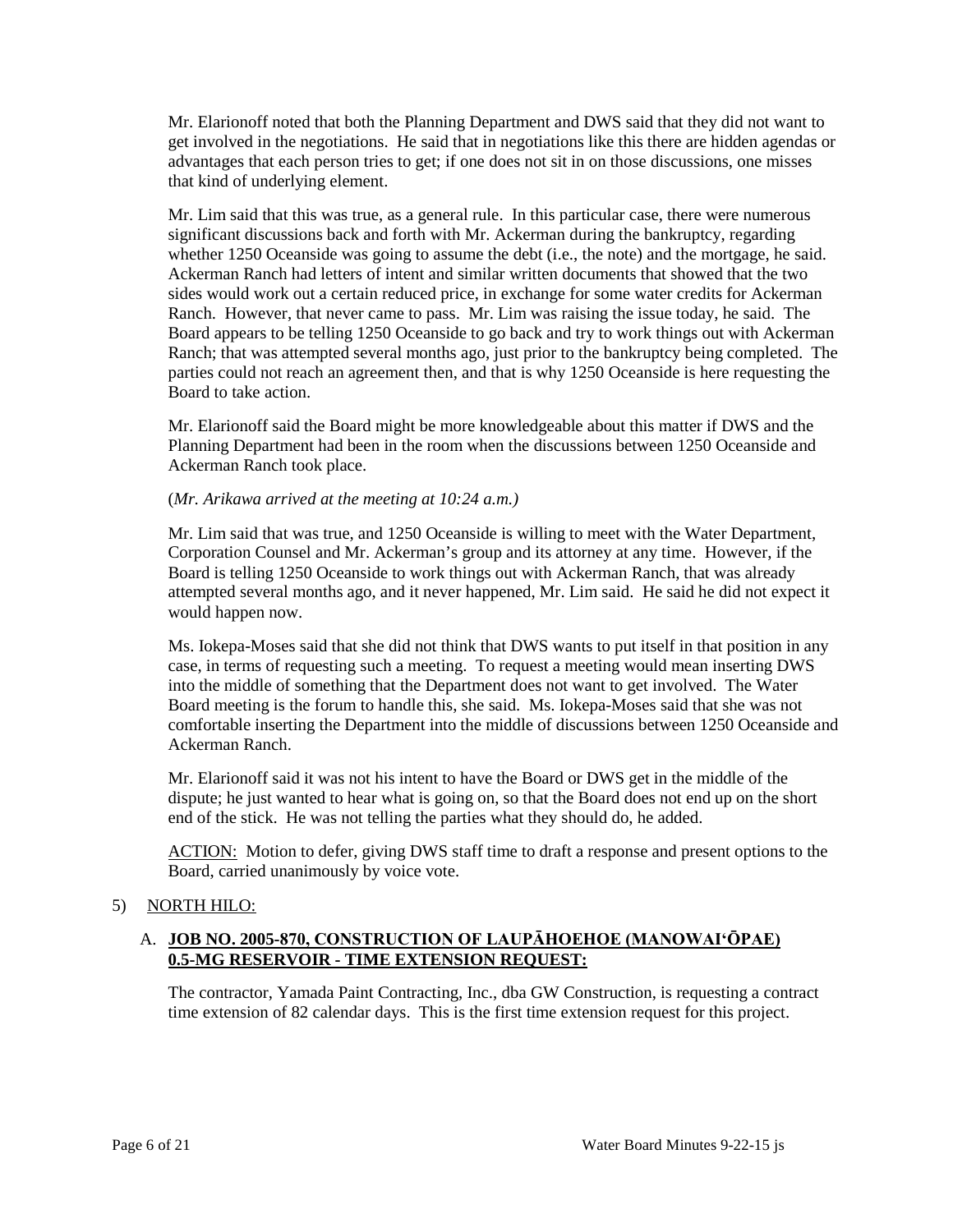| Ext.<br>#         | From (Date) | To (Date)  | Days<br>(Calendar) | Reason                                                                                                                                                                            |
|-------------------|-------------|------------|--------------------|-----------------------------------------------------------------------------------------------------------------------------------------------------------------------------------|
|                   | 10/18/2015  | 01/08/2016 | 82                 | Inclement and unworkable weather<br>conditions (16 working days, i.e., 22<br>calendar days) and design changes<br>realigning new access easement<br>(additional 60 calendar days) |
| <b>Total Days</b> |             |            |                    |                                                                                                                                                                                   |

 with the department's tally of reported agreed upon rain-outs. The 60 additional calendar days are The contractor's time extension request of 16 working days (22 calendar days) is in concurrence requested to do the requested design changes to realign the new access easement.

 JOB NO. 2005-870, LAUPĀHOEHOE (MANOWAI'ŌPAE) 0.5-MG Reservoir. If approved, The Manager-Chief Engineer recommended that the Board grant this contract time extension of 82 calendar days to Yamada Paint Contracting, Inc., dba GW Construction, for the contract completion date will be extended from October 18, 2015 to January 08, 2016.

MOTION: Mr. Arikawa moved to approve; seconded by Ms. Iokepa-Moses.

 waterline, because HELCO blocked DWS's access to its normal easement. Therefore, DWS needs to do survey work, and has asked the contractor for a cost estimate. The cost should be around \$30,000.00. DWS has not dipped very much into the contingency funds for this project, The Manager-Chief Engineer said that this project involves a new tank and appurtenant work. It transpired that Hawaiian Electric Company (HELCO) installed its double poles, and the bridge with the triple transformers, but in the process HELCO blocked DWS's easement over the waterline portion of the project. Fortunately, DWS has been working with a very cooperative and collaborative land owner here. DWS needs to establish a new access easement to get to the so there should be ample funds left over, the Manager-Chief Engineer said.

Mr. Arikawa asked if 82 days was enough time to complete the work. He wondered if there could be more rainout days ahead.

 project. He said that time extensions have come under intense scrutiny by the Department. extend the contract completion date if the contractor makes such a request. DWS *does* require The Manager-Chief Engineer said that rainouts are always one of the great unknowns in any Under DWS's Requirements and Covenants, rainouts mean a time extension to the project, regardless of whether the rain out days are on the critical path or not, he said. A rainout day will proper documentation from the contractor, etc. To answer Mr. Arikawa's question, the Manager-Chief Engineer said that judging from the wet weather that has prevailed lately, it is very likely that there are more rainout days ahead.

Ms. Lee Loy asked if the 60 days requested to do the survey would be enough.

Mr. Inaba confirmed this.

 with the land owner. DWS has already been discussing this with the land owner. The Manager-Chief Engineer said that the survey would be done in-house, and it would primarily involve coming up with a description to carve out the new easement, which will be worked out

 Mr. Uyeda noted that the Monthly Progress spreadsheet shows that this project is 51 percent complete; he asked if this 82-day time extension would reduce the percentage of completion.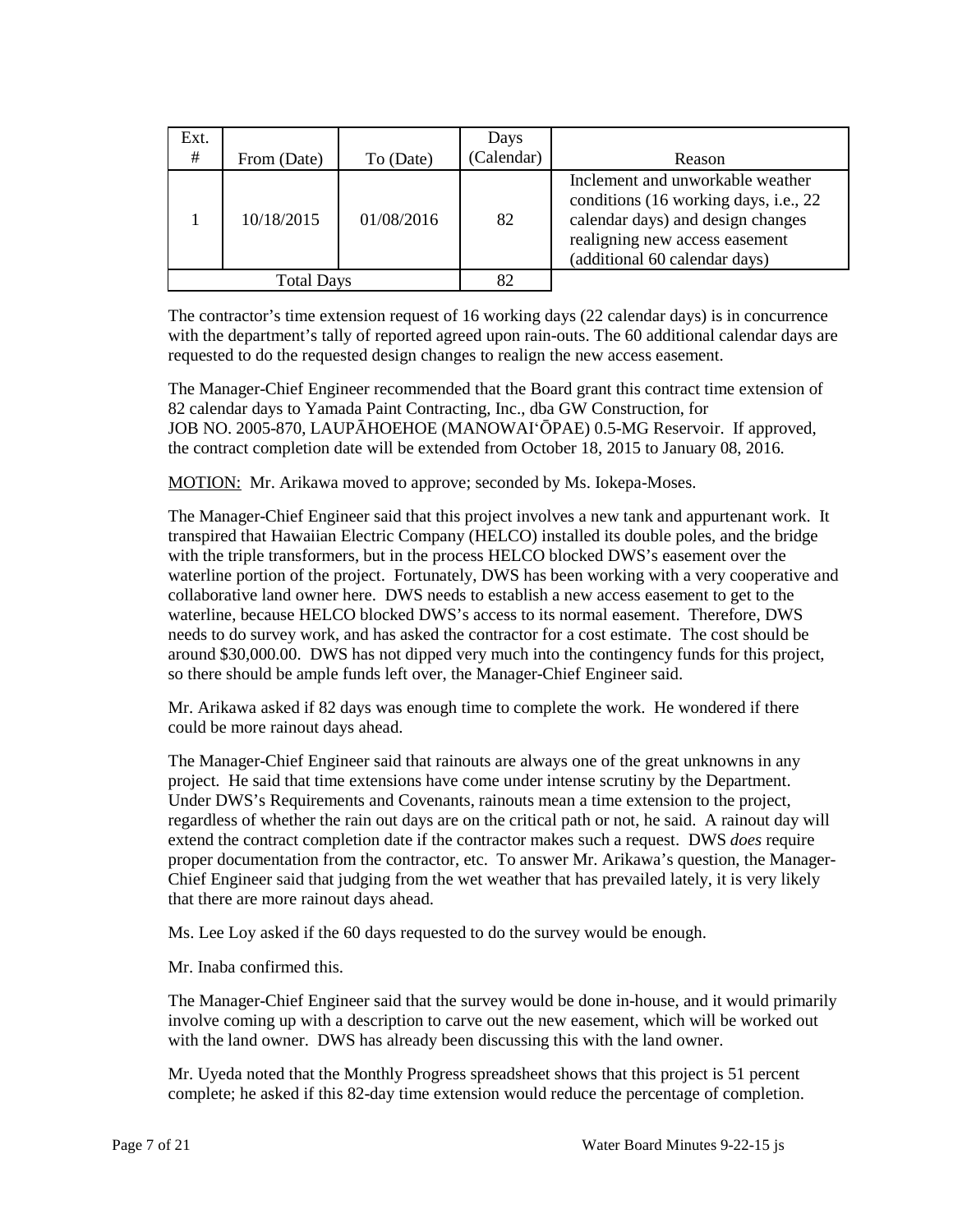Mr. Inaba said that the percentage of completion is based on the cost.

 spreadsheet is based on what the contractor bills DWS, versus the overall contract cost; it may not The Manager-Chief Engineer explained that the percentage towards completion on the necessarily represent actual work completed.

 Mr. Elarionoff asked whether HELCO, which has imposed on the easement, should share the costs of creating the new easement.

 Mr. Inaba explained that HELCO also received an easement, to install their infrastructure. This particular case shows a lack of communication, but this is kind of typical, he said. HELCO does not provide DWS with a real design of their improvements; they give DWS a schematic of the and do their improvements, and then HELCO just goes out and installs their improvements. As think that HELCO would be willing to share in the cost of the new easement, since HELCO has improvements, which DWS reviews and approves. Those HELCO improvements bring power to DWS's site. As in this case, HELCO does not typically provide the location of their transformers, etc., to DWS. Instead, HELCO only asks DWS when HELCO crews can go out long as the improvements are within HELCO's easement, HELCO is okay with that. However, DWS should be taking a closer look and try to coordinate with HELCO, Mr. Inaba said. DWS should be reviewing HELCO's final placement of their improvements, he said. Mr. Inaba did not the right to be there.

ACTION: Motion carried unanimously by voice vote.

## 6) SOUTH KOHALA:

## A. **JOB NO. 2015-1022, PARKER #1 DEEPWELL REPAIR – REQUEST FOR ADDITIONAL FUNDS:**

 order for the Parker #1 Deepwell Repair. The contract change order is to cover costs associated within the original contract per Department records. The revised contract amount is as follows: The contractor, Derrick's Well Drilling and Pump Services, LLC, is requesting a contract change with the change in the scope of work. This is associated with larger 10" column pipe that was discovered upon well extraction work, which differs from the 8" column pipe size specified

| <b>Original Contract Amount:</b>                | \$479,000.00 |
|-------------------------------------------------|--------------|
| Original Contingency amount:                    | 47.900.00    |
| 1 <sup>st</sup> Additional Contingency request: | \$6,087.88   |
|                                                 |              |

#### **Total Contract Amount: \$532,987.88**

 The Manager-Chief Engineer recommended that the Board approve an increase in contingency of \$6,087.88 for a total contract amount of \$532,987.88 to Derrick's Well Drilling and Pump Services, LLC, for JOB NO. 2015-1022, PARKER #1 DEEPWELL REPAIR.

MOTION: Mr. Arikawa moved to approve; seconded by Ms. Lee Loy.

 bidding the project out, all indications were that DWS had an 8-inch column pipe in the well. a 10-inch pipe in the well. Fortunately, that discovery was made early in the game, and the Department is now asking the Board to approve additional funding to cover the price differential The Manager-Chief Engineer referred to the cost breakdown distributed to the Board today. He said that according to DWS's as-built records, and everything that DWS has on file prior to However, it was only when the contractor started his extraction work that it was discovered to be between the two sizes of pipe, and to cover the additional work of handling 10-inch pipe versus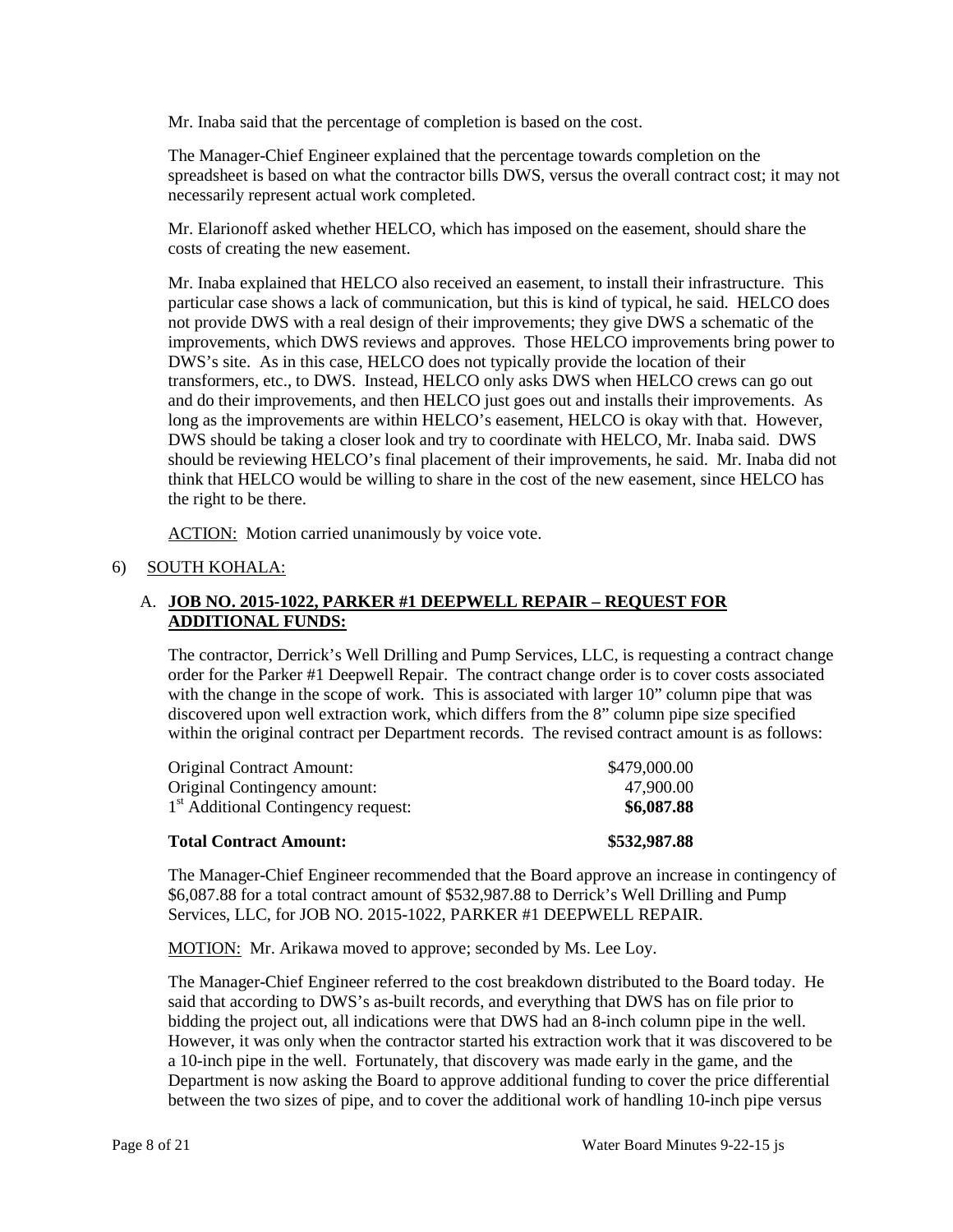differential between the price of 8-inch pipe and 10-inch pipe. The Manager-Chief Engineer anticipate such an impact, because the project completion date is April 16, 2016. DWS intends to 8-inch pipe, the Manager-Chief Engineer said. He noted that there is an approximately \$600.00 asked staff if this would affect the project completion date, but staff said that they did not meet that completion date, he said.

Mr. Elarionoff asked if it would be more efficient to use 10-inch pipe, versus 8-inch pipe.

 basically due to friction losses for the water being pumped at that GPM (gallons per minute) up would affect the pump efficiency. The pump and motor that DWS specified will probably operate at a different point of the curve, if DWS were to put in an 8-inch pipe instead of the The Manager-Chief Engineer said this would affect the total dynamic head for the pump, that height. Basically, DWS prefers to stick with what it originally installed; otherwise, that 10-inch pipe.

 knew that they had to replace the pipe. He noted that the Parker Wells are 10-inch pipe, and Mr. Young said that most of the 8-inch (sic) pipe was damaged when it was pulled out, so staff DWS tries to be consistent; using 10-inch pipe makes it a little more efficient, with less head loss.

The Manager-Chief Engineer asked Mr. Young to clarify that it was 10-inch pipe that was in there.

Mr. Young confirmed that it was 10-inch pipe.

Mr. Arikawa asked when this well was drilled.

Mr. Young said that it was put in service at the end of 2000.

Mr. Arikawa asked to clarify that the records show that it was 8-inch pipe at that time.

 Mr. Young said yes, the records show that it was 8-inch pipe; that was a mistake. He apologized for missing that, calling it a significant mistake. He said that this was the first time that has happened, and hopefully, it will be the last time.

Vice-Chairperson Takamine asked if the cost breakdown provided by the contractor was reasonable.

 Mr. Young confirmed that it was reasonable. The Department looked at historical data to see per 10-inch pipe, DWS is getting a pretty good price here. The cost differential between 8-inch pipe and 10-inch pipe is approximately \$1,600.00 per pipe, so DWS got a fair price, Mr. Young how much 10-inch pipe cost. The cost for 10-inch pipe in this cost breakdown was actually somewhat discounted. Typically, 10-inch pipe costs between \$2,000-2,600 per pipe. At \$645.46 said. He said the length was around 20 feet per pipe.

Mr. Uyeda noted that the Agenda said "1<sup>st</sup> Additional Contingency Request." However, Mr. Uyeda said that it looked more like the Board was approving a Change Order here, to exceed the contract amount. DWS had spent the whole contingency already, so Mr. Uyeda said he wanted to see that the wording in the Motion is changed. It is not a contingency that the Board is approving; it is a Change Order, he said.

 contingency was only \$47,900.00, so DWS needed to come and ask the Board for more money The Manager-Chief Engineer said that actually it is both a contingency *and* a Change Order. The (i.e., additional funds), and DWS is also asking the Board to approve a change order in that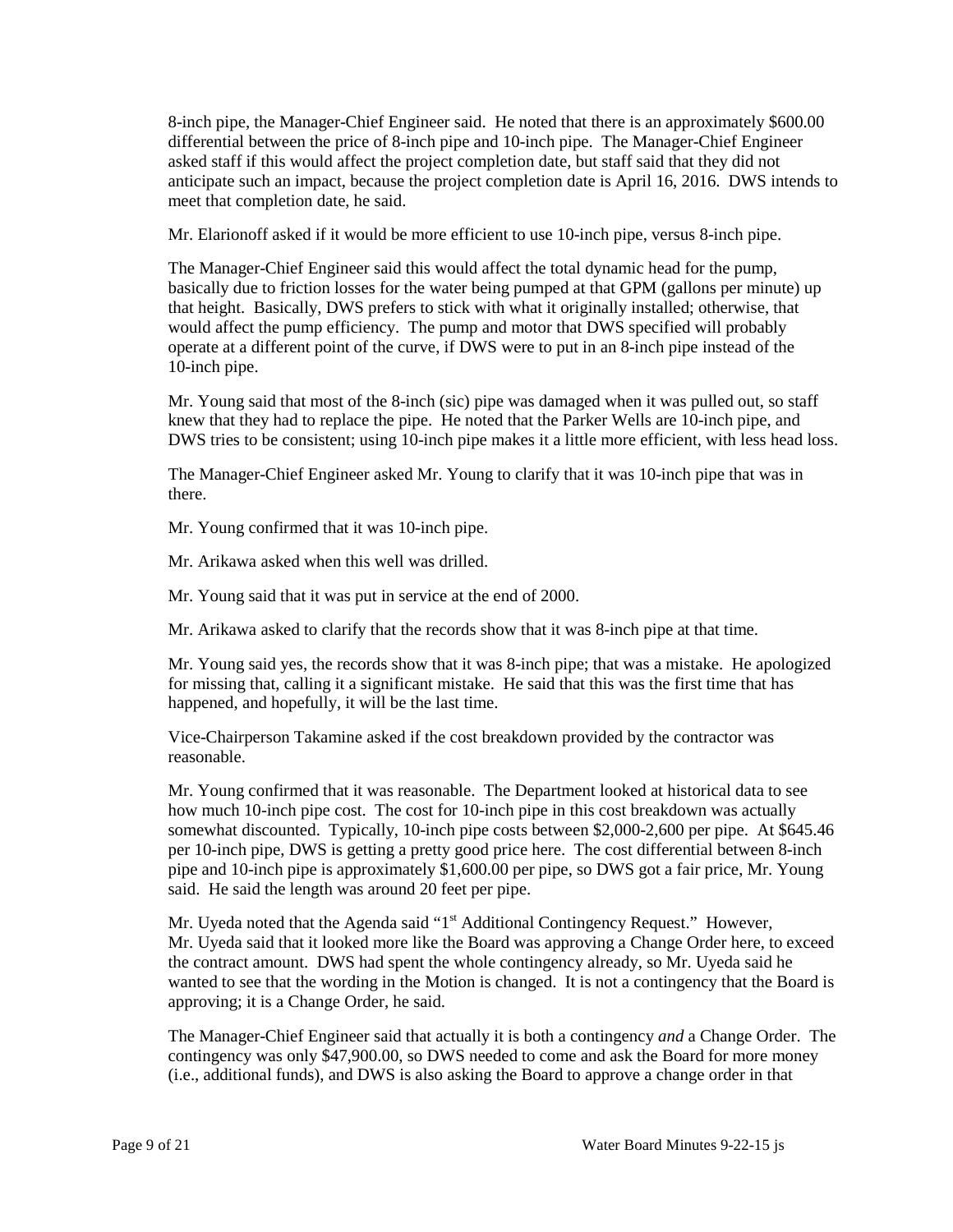be able to incorporate that Change Order *and* additional funds, he said. amount. Therefore, this is the original contingency, plus an additional \$6,087.88. DWS will thus

ACTION: Mr. Uyeda moved to approve the use of the full contingency amount, plus an additional Change Order of \$6,087.88 to cover the cost differential between the 8-inch column pipe and the 10-inch column. Ms. Iokepa-Moses seconded, and the Amended Motion carried unanimously by voice vote.

## **REGARDING PARKER WELL NO. 3 & PARKER WELL NO. 4:**  B. **ASSIGNMENT OF WATER UNITS AS ALLOWED PER TRI-PARTY AGREEMENT**

 Mauna Kea Properties, Inc. (MKP) intends to sell a portion of its development area to Angelo Gordon Real Estate, Inc., (Angelo Gordon), and is seeking to allocate some of its water units (not more than 0.1158 million gallons per day or 193 Equivalent Units of Water) to that portion of property that is being sold.

The property to be sold is identified by Tax Map Key Nos. 6-2-013:024 (Parcel E) and 6-2 013:025 (Parcel D).

 Mauna Lani Service, Inc. and MKP, dated April 6, 2006), provides that MKP may assign all or a Section 2 of the Parker Well No. 3 and Well No. 4 Tri-Party Agreement (between Water Board, portion of its water allocations to a third party for use within MKP's development area, with the written consent of the Water Board.

 The Manager-Chief Engineer recommended that the Water Board approve the ASSIGNMENT OF WATER UNITS AS ALLOWED PER TRI-PARTY AGREEMENT REGARDING PARKER WELL NO. 3 & PARKER WELL NO. 4, per the assignment agreement between MKP and Angelo Gordon, and that either the Chairperson or Vice-Chairperson be authorized to execute the agreement, subject to approval by Corporation Counsel.

MOTION: Mr. Arikawa moved to approve; seconded by Ms. Wilson.

The Manager-Chief Engineer said that this agreement involves a parcel within the development boundaries, so it is pretty straightforward.

Mr. Elarionoff asked if the parties negotiate over how much to pay for the water.

 negotiations between present, future, or potential land owners. DWS tries to set up its agreements The Manager-Chief Engineer said that DWS does not like to get involved in that aspect of so that DWS can step back from such negotiations between parties. Those negotiations are between *them;* if the parties want to put a certain amount of water units on a certain parcel, they can do so, as long as the parcel falls within the overall water commitments/units that are available per the agreement.

Mr. Elarionoff asked if the parties pay for the water units.

 The Manager-Chief Engineer said it happens in various ways. Typically, under water Facilities Charge payments. It depends on the case, he said. That is why this Item today is being agreements, the parties pay for the water units through contributions to infrastructure, etc. In some agreements, there is a combination of infrastructure contributions plus some form of brought to the Board for review, so that the Board can ascertain that the agreement is reasonable.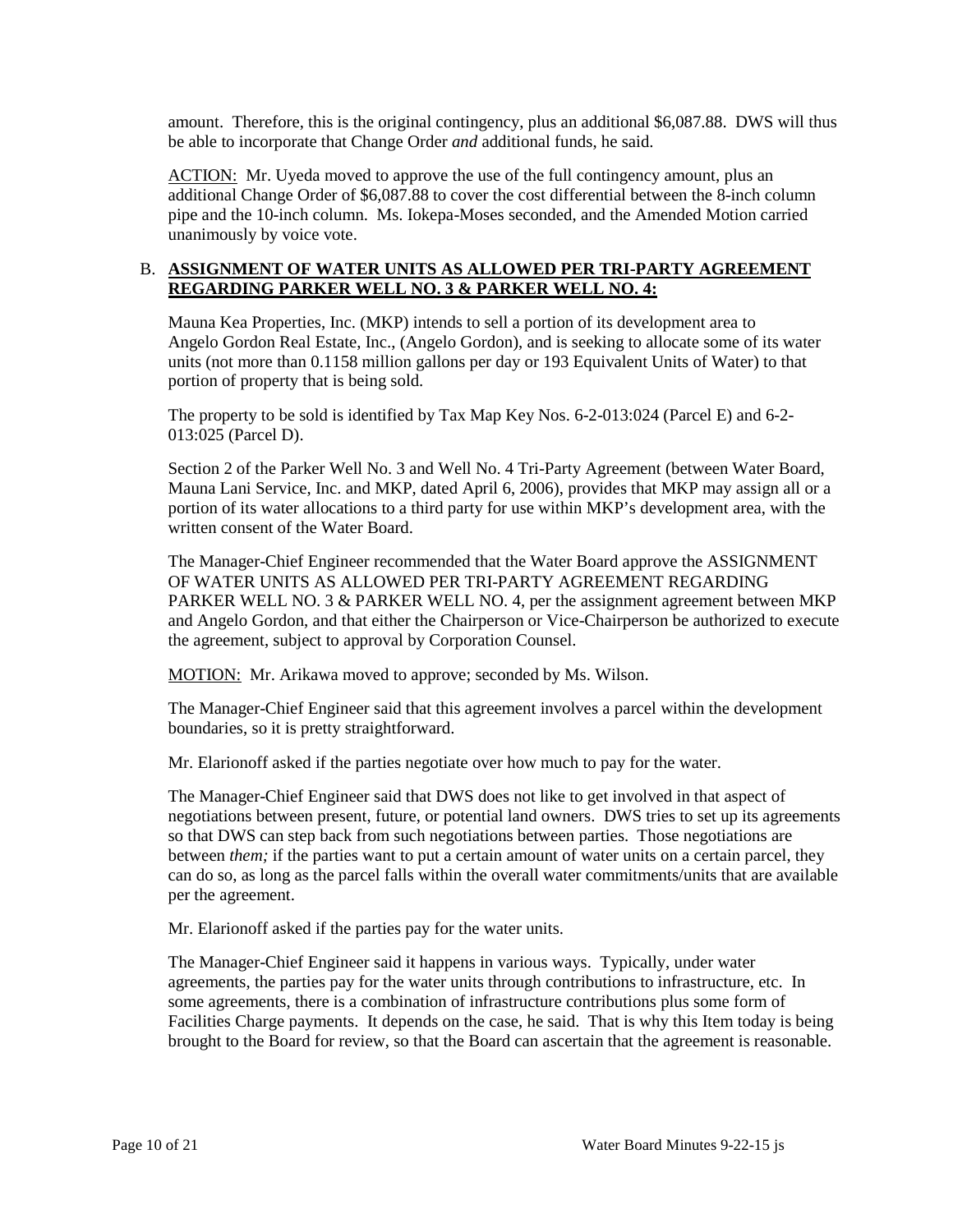original agreement with DWS, but then the developer sells the property and makes money. Mr. Elarionoff outlined the scenario of a developer contributing infrastructure, etc.,under an Under this scenario, DWS gets stuck with the original agreement.

 The Manager-Chief Engineer said that DWS tries to ensure that the Department is made whole by infrastructure. That is the kind of thought process that goes into these water agreements, he said. having that added infrastructure; DWS also will have some additional water units that the Department can distribute within its systems. The developer puts up the capital financing for the initial investment, and DWS needs to operate and maintain the system for the life of the

Ms. Wilson asked how water units are determined.

 for Facilities Charge credits, depending on what type of infrastructure the developer puts in. DWS gives such credits for source, storage, transmission and boosters, etc. The way that these The Manager-Chief Engineer said that the easiest way is through the source development. If a developer is proposing a 700-GPM motor, that translates into one million gallons per day (GPD). Typically, current agreements accord two-thirds of that amount of water to the developer, and the Water Board gets one-third. Based on DWS's Rules and Regulations, the developer could qualify credits are applied is pretty well thought-out; each case is different, he said.

Mr. Arikawa asked Ms. Self if everything looked okay in this agreement.

Ms. Self said yes, everything is already set up with the agreement.

 Ms. Lee Loy said that the Board in the past had a situation with another development whereby a another parcel that they owned outside of that development area. She asked about the agreement, developer had water units within one development area, and the developer moved the units to which stipulates 151 single multi-family residential units, out of a total of 193 units. She wanted to make sure that those residential units would not be more than 151 units.

Mr. Inaba said that it would not exceed 151 units. The leftover units of the total of 193 units would take care of the common areas, i.e., irrigation, etc.

ACTION: Motion carried unanimously by voice vote.

# 7) NORTH KONA:

# A. **MATERIAL BID NO. 2015-08, FURNISHING AND DELIVERING KALOKO MAUKA #7 BOOSTERS A & B:**

Bids were received and opened on September 10, 2015, at 2:30 p.m., and the following are the bid results.

| Section | Description                                  | <b>Beylik Drilling and</b><br><b>Pump Service, Inc.</b> | <b>Derrick's Well</b><br><b>Drilling and Pump</b><br><b>Services, LLC</b> | <b>Water Resources</b><br>International, Inc. |
|---------|----------------------------------------------|---------------------------------------------------------|---------------------------------------------------------------------------|-----------------------------------------------|
|         | KALOKO MAUKA #7<br><b>BOOSTERS A &amp; B</b> | \$78,900.00                                             | \$57,519.00                                                               | \$68,500.00                                   |

Funding for this project will be from DWS's CIP Budget. The contractor will have 150 calendar days to complete this project. The Engineering estimate for this project was \$56,000.00.

The Manager-Chief Engineer recommended that the Board award the contract for MATERIAL BID NO. 2015-08, FURNISHING AND DELIVERING KALOKO MAUKA #7 BOOSTERS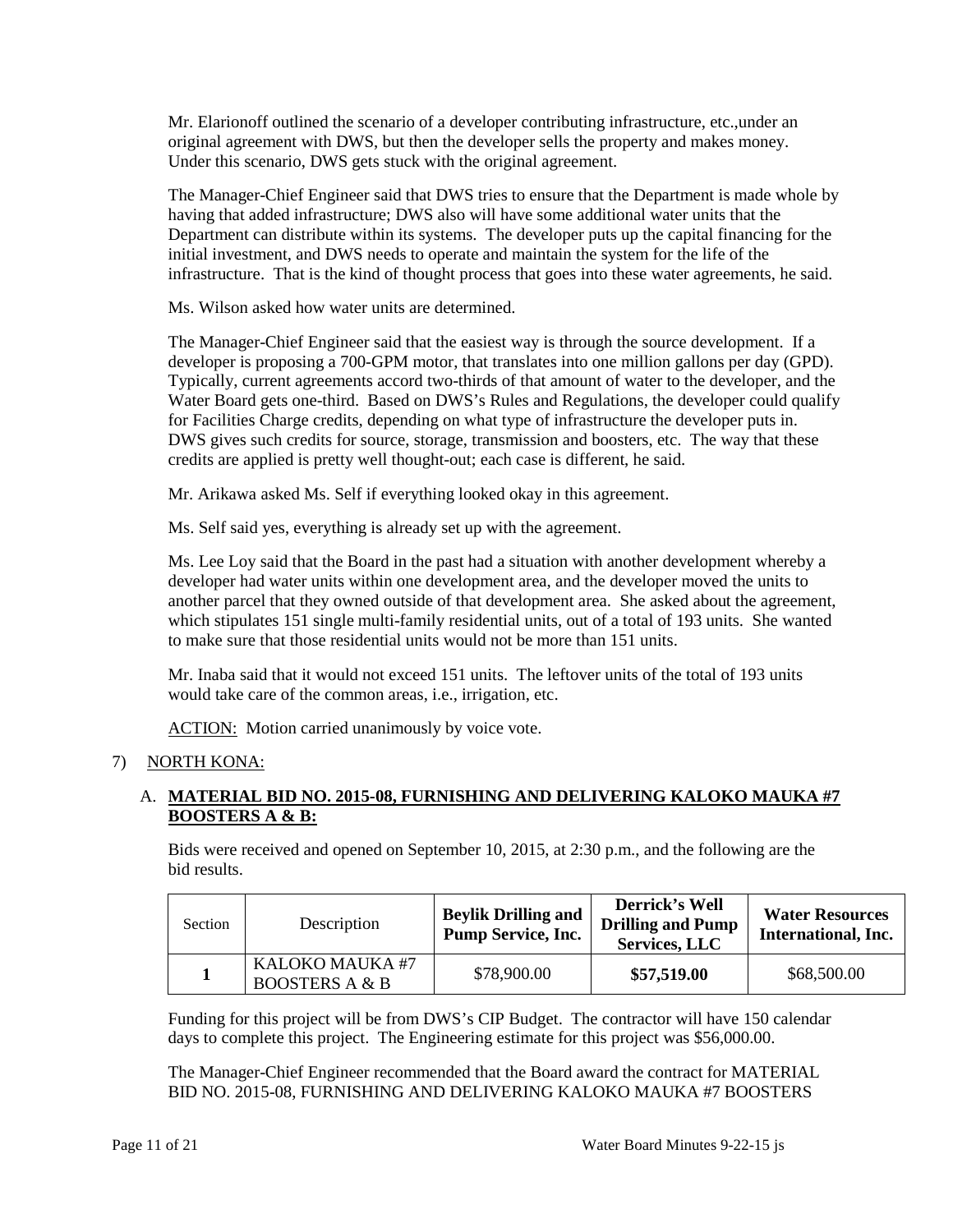Vice-Chairperson be authorized to sign the contract, subject to review as to form and legality by A & B, to the lowest responsible bidder, **Derrick's Well Drilling and Pump Services, LLC**, for their bid amount of **\$57,519.00**. It is further recommended that either the Chairperson or the Corporation Counsel.

MOTION: Ms. Iokepa-Moses moved to approve; seconded by Ms. Lee Loy.

 Mr. Uyeda, noting that this bid was for materials only, asked who was going to do the installation.

Mr. Young said the work would be done in-house by DWS's Kona staff.

Mr. Uyeda asked whether, under Procurement Law, DWS could not purchase the material directly from the vendor. Having to buy the material from the contractor meant that DWS would have to pay a mark-up.

 The Manager-Chief Engineer said that there are pluses and minuses to that; there is the benefit of local representation. If the terms of the contract are not satisfied, DWS can go straight to the local contractor, rather than having to chase somebody on the Mainland.

ACTION: Motion carried unanimously by voice vote.

## B. **JOB NO. 2015-1032, HALEKI'I DEEPWELL REPAIR:**

 Bids for this project were opened on September 18, 2015, at 1:30 p.m., and the results are as follows.

| <b>Bidder</b>                                  | <b>Bid Amount</b> |
|------------------------------------------------|-------------------|
| Derrick's Well Drilling and Pump Services, LLC | Bid withdrawn     |
| Beylik Drilling and Pump Service, Inc.         | \$339,000.00      |
| Isemoto Contracting Co., LTD                   | No bid            |
| Pacific Well Drilling & Pump Services, LLC     | No bid            |

Project Scope: This project generally consists of the replacement of the existing deepwell submersible motor and pump with DWS-furnished equipment, replacement of existing power cable, column pipe and all appurtenant equipment, such as cable guards and strapping; chlorination of the well and pumping assembly; and refurbishment of existing submersible motor; in accordance with the specifications.

#### Project Costs:

|                                                        | <b>Total Cost:</b> | \$372,900.00 |
|--------------------------------------------------------|--------------------|--------------|
| 2) Contingencies $(10\%)$                              |                    | \$ 33,900.00 |
| 1) Low Bidder (Beylik Drilling and Pump Service, Inc.) |                    | \$339,000.00 |

 The contractor will have 150 calendar days to complete this project. The Engineering estimate Funding for this project will be from DWS's CIP Budget under Deepwell Pump Replacement. for this project was \$381,000.00.

The Manager-Chief Engineer recommended that the Board award the contract for JOB NO. 2015 1032, HALEKI**'**I DEEPWELL REPAIR, to the lowest responsible bidder, Beylik Drilling and Pump Service, Inc., for their bid amount of \$339,000.00, plus \$33,900.00 for contingencies, for a total contract amount of **\$372,900.00**. It is further recommended that either the Chairperson or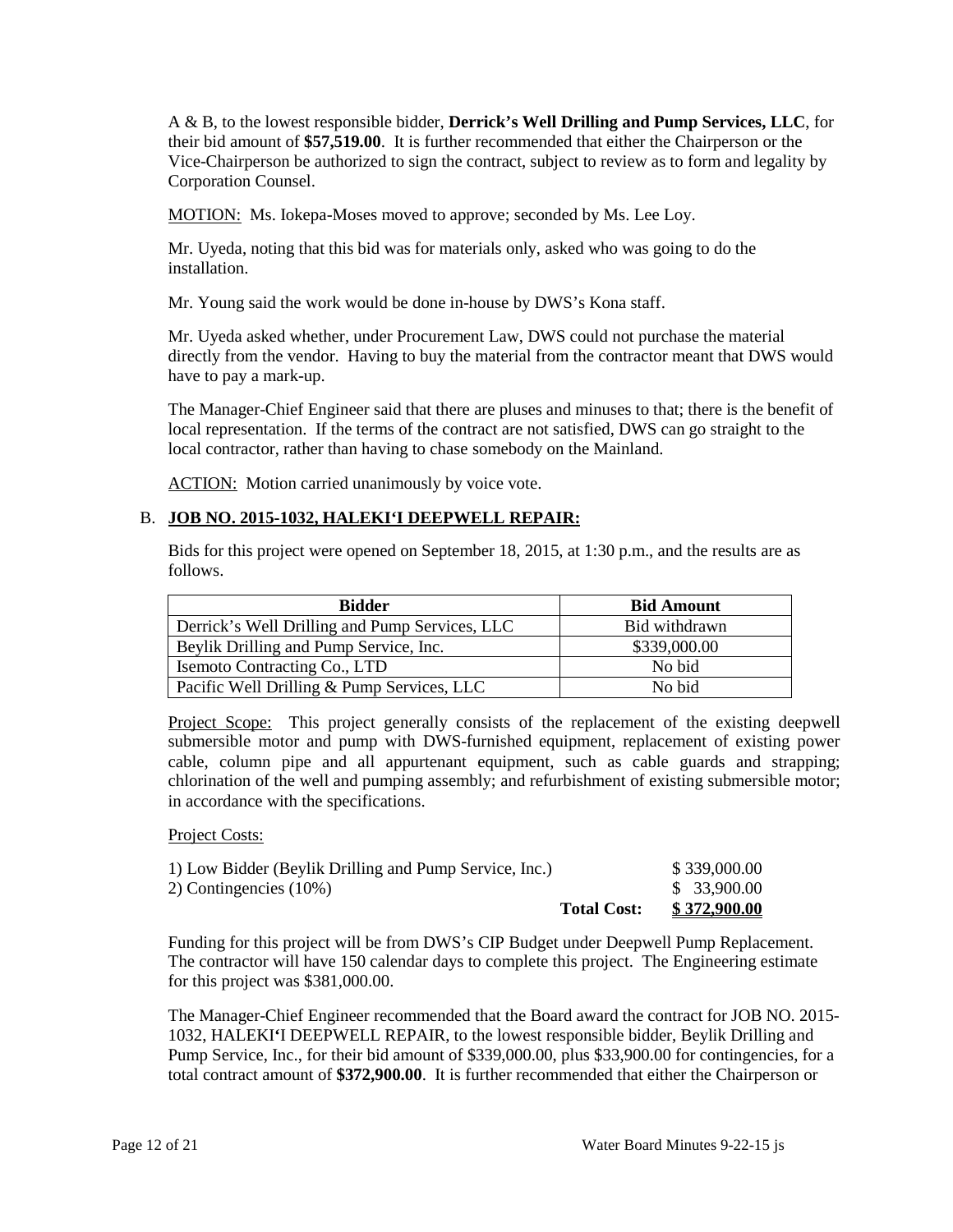the Vice-Chairperson be authorized to sign the contract, subject to review as to form and legality by Corporation Counsel.

MOTION: Mr. Arikawa moved to approve; seconded by Ms. Wilson.

 their bid be withdrawn due to a major error in their bid. The scope of this project included shipping by air freight, because this well is a key source for DWS, he said. This project did not fly in whatever materials it could, primarily the column pipe. For this project, DWS actually had a spare pump and motor on hand. Therefore, the scope of work is to provide the column pipe, extract the well, and reinstall the equipment, to get this well back in operation. The Manager-Chief Engineer said there was only one responsive bidder; Derrick's asked that qualify for emergency procurement, so DWS put it to competitive bid. However, DWS wanted to

Ms. Lee Loy asked the Manager-Chief Engineer to repeat the scope of work.

 The Manager-Chief Engineer said the scope includes pulling out the pump that is not working, reinstalling a new pump, along with brand-new column pipe. This pump was last repaired more than 12 years ago, so DWS got its money's worth on this one. Because of the age of the column pipe, DWS staff felt it prudent to put in brand-new column pipe, check valves, etc., at this time.

 Mr. Elarionoff asked if the Engineer's Estimate for a project is made public when the job is put out to bid, or is kept in-house.

The Manager-Chief Engineer said that is available to the bidders.

Mr. Elarionoff said that estimate would give the bidders some kind of guideline.

The Manager-Chief Engineer confirmed this.

Mr. Uyeda asked how this well differs from other wells with which DWS is having challenges, whereby DWS needed to resort to water-cooled or air-cooled pumps.

Mr. Young asked if Mr. Uyeda was referring to the Hualālai well.

Mr. Uyeda said yes.

Mr. Young said that this well is definitely one of the deep-set wells; it is one of DWS's high-level wells.

 Mr. Uyeda said that in that case, DWS could run into some problems with this well, too. He said that of course, the hope is that problems will not arise, but this well is of similar depth, etc.

Mr. Young said that is correct; this well is very similar high-level water. DWS got good service life out of this well; it was in fact one of DWS's best ones in terms of high-level water. He noted that the service life of most of the high-level wells has been problematic.

Vice-Chairperson Takamine asked how long the new pump was in storage. He also asked whether it was exactly the same as the pump it is replacing.

Mr. Young said that DWS had had the pump just about a year. It had been procured on a Material Bid.

 those that came before the Board for approval. He said that Mr. Young and his colleagues had The Manager-Chief Engineer said that the Material Bid, for a spare pump and motor, was among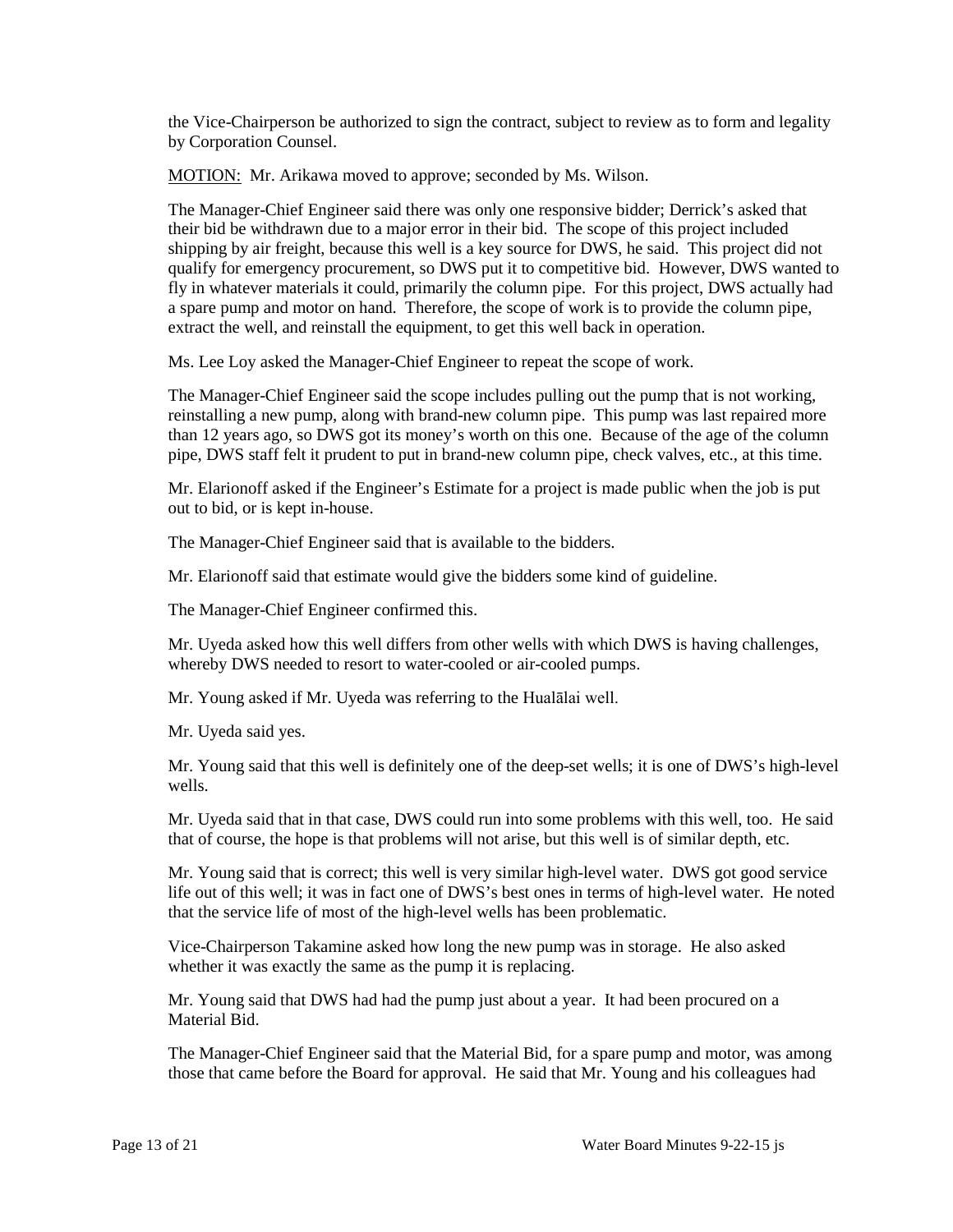done a good job of identifying which pumps and motors that DWS should stock up on. This one turned out to be a good call, he said.

Mr. Young said that the pump and motor are still under warranty.

Mr. Uyeda asked whether the transformer was okay, and asked whether that had been tested.

Mr. Young confirmed that it had been checked.

The Manager-Chief Engineer asked Mr. Young to check the age of the transformer.

Vice-Chairperson Takamine asked if DWS typically does string tests on material bids like this.

Mr. Young said he was not sure if a string test was done on this particular one.

Mr. Takamoto said that a string test was not done on this pump and motor.

The Manager-Chief Engineer said that was a good question.

Vice-Chairperson Takamine asked if that was something that DWS might want to consider doing in the future.

 with wells like Hualālai. Mr. Young said yes, DWS was trying to do more string tests now, especially with all of the issues

 money to fly in these column pipes. There is an added expense in that; and it would not do if the Vice-Chairperson Takamine said yes, this would be good, especially when DWS is spending the pump and motor do not work.

 Mr. Young said that one of the problems that DWS is having with string tests is that there are few facilities on the Mainland that can handle the horsepower, etc. However, DWS is trying to do string tests on pumps and motors, he said.

Ms. Lee Loy suggested that DWS come up with some kind of checklist; it would be good to have those kinds of protocols established, to ensure that DWS had done a thorough check. This would avoid a large change order and long delays, she said.

ACTION: Motion carried unanimously by voice vote.

#### 8) SOUTH KONA:

## B. **1250 OCEANSIDE (HŌKULIA) WELLSITE DEVELOPMENT AGREEMENT:**

(*This Item was handled earlier in the meeting.)* 

## 9) MISCELLANEOUS:

## A. **DEDICATIONS:**

 The Department has received the following documents for action by the Water Board. The water systems have been constructed in accordance with the Department's standards and are in acceptable condition for dedication.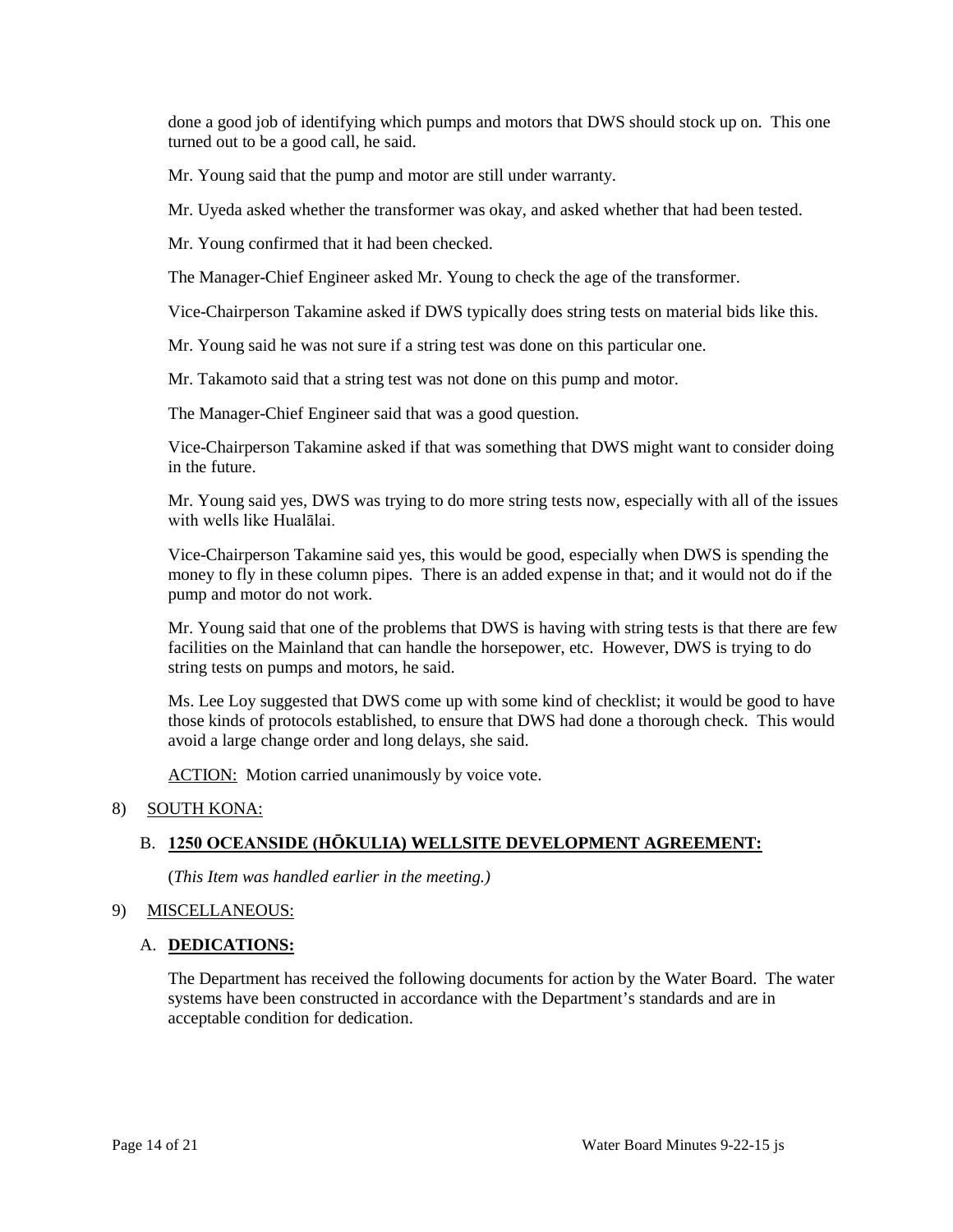## **1. GRANT OF EASEMENT**

(For Waterline Purposes) Grantors: Glenn S. Oshiro and Kathleen E. Oshiro Tax Map Key: (3) 4-6-010: 014 (portion)

## **2. GRANT OF EASEMENT**

 Grantors: Paul T. Santo and Janice H. Santo Joint Revocable Trust (For Water Meter Purposes) Tax Map Key: (3) 1-5-013: 013 (portion)

## **3. GRANT OF EASEMENT AND BILL OF SALE**

 Final Inspection Date: 11/15/2014 Project Name: Tom Smith Subdivision Grantors/Sellers: 4.10 Hawaii Land Partnership Tax Map Key: (3) 7-3-019: 037 Facilities Charge: \$34,190.00 Date Paid: 1/21/2015 Water System Cost: \$54,625.00

 The Manager-Chief Engineer recommended that the Water Board accepts these documents subject to the approval of the Corporation Counsel, and that either the Chairperson or the Vice-Chairperson be authorized to sign the documents.

ACTION: Ms. Lee Loy moved to approve; seconded by Mr. Arikawa, and carried unanimously by voice vote.

## B. **UPDATE RE: NATIONAL PARKS SERVICE'S PETITION TO DESIGNATE KEAUHOU AQUIFER AS A GROUND WATER MANAGEMENT AREA:**

 The Manager-Chief Engineer noted that Chairperson Robinson had received a response to his Suzanne Case. The Board will have received copies of that letter from Chairperson Case. letter of complaint to Commission on Water Resource Management (CWRM) Chairperson

 This past Saturday, the Manager-Chief Engineer, the Deputy and Ms. Self participated in a work there is a lot of work to be done there, he said. The message is that County workers are willing day to clear kiawe at the Kaloko-Honokōhau National Historical Park. It was really hot, and community participants; the park is the community's park, he said.

 Ms. Iokepa-Moses asked if the National Park Service (NPS) posts the dates of the work days, noting that there are community groups that would be willing to pitch in.

The Manager-Chief Engineer said that Mr. Wally Lau of the Mayor's Office had organized Saturday's work day, but he imagined that NPS would be happy to let community groups volunteer.

Ms. Iokepa-Moses asked who the contact person at NPS would be.

 The Manager-Chief Engineer said that Mr. Tyler Paikuli-Campbell was there both times the County team worked at the park, on Saturday and in April. He said that DWS would get back to Ms. Iokepa-Moses with contact information.

 Ms. Self said that she had worked with NPS in the past; NPS had helped community groups get organized as 501(c)(3) non-profits to support their Kahakā Trail. She suggested looking at the NPS website, where they may have designated work days posted.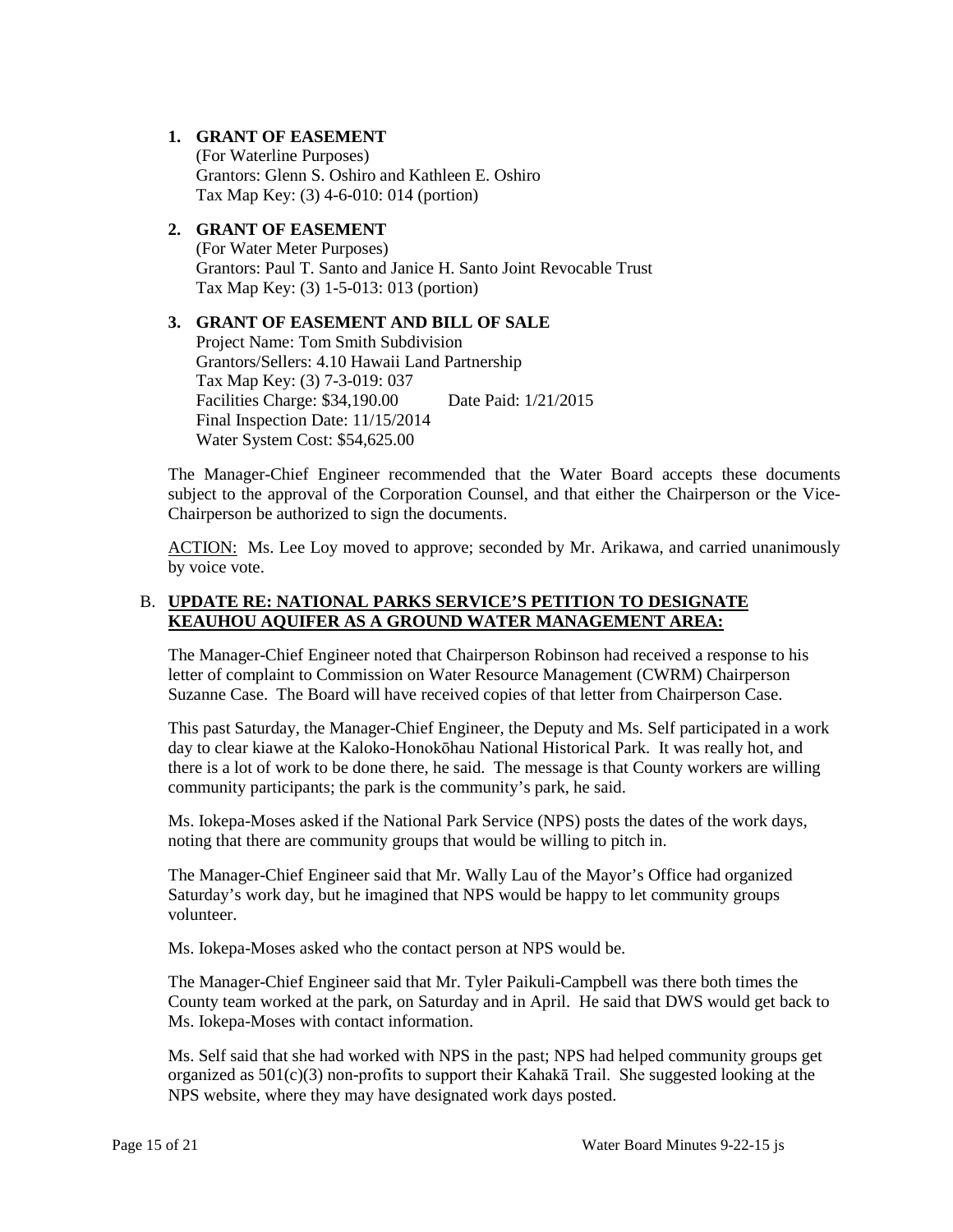Mr. Elarionoff expressed disappointment with Chairperson Case's response letter, which he said contained a grammatical error. He said that if he gets such a letter, he views it as having been tossed off as a mere formality.

 Vice-Chairperson Takamine said he was actually very pleased that the Board received this letter from Chairperson Case, who obviously took the time to write it. Notwithstanding the grammatical error, the letter showed that Chairperson Case recognized that what Commissioner Starr had said to DWS staff was completely disrespectful. This was really important, and Vice-Chairperson Takamine said he really appreciated this letter.

 Ms. Lee Loy agreed. She said there was a larger take-away from this letter: Chairperson Case heard the Board. Chairperson Case heard the disrespect, and showed that she is concerned. clear that Chairperson Case wrote it and signed it; it was clear that Chairperson Case agrees that it Despite the grammatical error, Ms. Lee Loy said she completely agreed with this letter. It was is vital to have a positive and collaborative working relationship between the Commission and the County. That is critical, because the issue is water, Ms. Lee Loy said. It is critical to maintain those relationships. Commissioner Starr's behavior was disrespectful, and there was no place for that type of divisiveness, especially when water issues are at stake. She said she echoed what Vice-Chairperson Takamine said; the take-away from this letter was positive.

 Mr. Elarionoff said he did not have a problem with that; the Board members do not all have to think alike. However, he still did not like the letter.

 the State Ethics Commission, and with Commissioner Starr himself. The Manager-Chief Mr. Jeff Pearson. It appears that NPS has met with CWRM again, and Mr. Pearson wants to Agenda, so that the Manager-Chief Engineer can update the Board at the next Board meeting on The Manager-Chief Engineer said he was hopeful that Chairperson Case will address the concerns that the Board and Chairperson Robinson have expressed to her. He noted that in the second paragraph of her letter, Chairperson Case states that she will follow up with the Governor, Engineer said that he would have a tele-conference with CWRM's new Deputy Director, discuss it with DWS, the Manager-Chief Engineer said. This Item will continue to appear on the the conversation with Mr. Pearson.

# C. **EXECUTIVE SESSION RE: NATIONAL PARKS SERVICE'S PETITION TO DESIGNATE KEAUHOU AQUIFER AS A GROUND WATER MANAGEMENT AREA:**

No Executive Session.

# D. **DISCUSSION OF AMENDING RULES AND REGULATIONS REGARDING PLACING RESPONSIBILITY WITH PROPERTY OWNERS FOR TENANTS' DELINQUENT BILLS:**

 Ms. Lee Loy noted that DWS staff had discussed an area of DWS's Rules whose modification might have a larger impact than amending the Rules to add the property owner to water service applications. She cited Section 3-10 – Meter Tests and Adjustments of Bills, Subsection (3), and asked Ms. Self and Mr. Sumada to elaborate.

 Ms. Self said that it was her understanding after talking with staff that to put an additional person owns the property, and that will involve some research. She noted that even the Real Property (i.e., the property owner) as the applicant on the application would cost DWS additional money. That is because DWS's software does not accommodate adding an additional applicant; DWS would have to buy entirely new software, and it would take additional employees to handle it. The way that the proposed Rules are written right now, the employees would have to **verify** who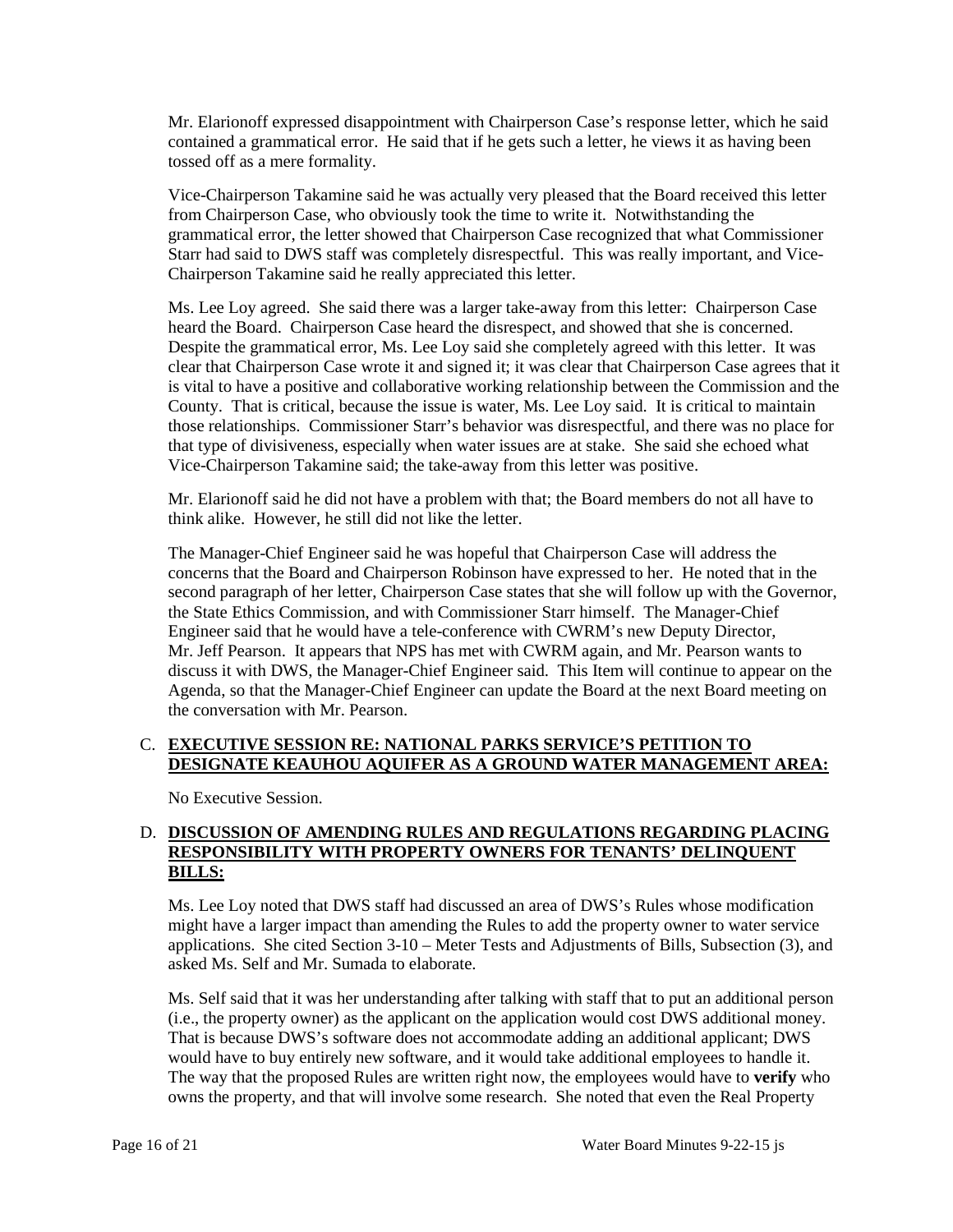Tax website is not updated on a daily basis; it takes some time before Real Property Tax Division changes the property owners' names on their website. Therefore, DWS would need additional employees to research who the actual property owner is.

Ms. Self said that DWS staff said that the real money issue involving delinquencies comes with the leak adjustments. DWS staff told Ms. Self that DWS is very lenient on leak adjustments. the **leak adjustments.** DWS staff told Ms. Self that DWS is very lenient on leak adjustments. They gave the example of somebody with a leaky faucet, whose water bill runs up as a result. all of a sudden the customer gets a big water bill – and asks DWS for a leak adjustment. DWS staff said that the Department ought to pay more attention to this Section 3-10 on leak adjustments, because that is where the big money comes in for delinquencies, Ms. Self said. Staff  suggested that the language of that Section could be changed so that *leak adjustments only apply to leaks that are not readily detectable*, such as a leak in an underground pipe. That leak, which There is no telling how long the customer will wait until getting the leaky faucet fixed, and then is not readily visible, may only be detected when the water bill comes in.

 The other suggestion from staff involves the fact that when customers receive a leak adjustment, they are currently not obliged to pay the Power Cost Charge portion – DWS gets stuck with the HELCO charge.

Mr. Sumada confirmed this.

 Ms. Self said that the suggestion was to require the customer who gets a leak adjustment to pay the Power Cost Charge. Currently, DWS is losing money on that, she said.

 asked to switch it out, so that the second leak be substituted for the first one. The current Rule's language reads: "Consumers shall also be limited to one (1) adjustment per 3-year period per language more specific so that a customer cannot interchange. The tighter language would stipulate that once a customer takes a leak adjustment, the customer cannot switch it out for a Ms. Self, noting that she has done Contested Cases on leak adjustments, said that her own pet peeve on Section 3-10 involved the stipulation of one leak adjustment per three-year period for each service. She wanted to make that language clearer, citing the most recent Contested Case, where the customer had already gotten a leak adjustment during the three-year period. That customer subsequently had another leak, which proved way more expensive, and the customer service." Ms. Self said that the current language is ambiguous, and she wanted to make the later, bigger leak.

 fix a leak, versus applying for the leak adjustment. He said that staff believed that the timing required to fix a leak should be shortened, because some people are not fixing their leaks right timing could be tightened a little. The other area for possible amendment involves leak adjustments for natural disasters. Mr. Sumada cited a case involving someone who applied for a leak adjustment after a tremor that broke his waterline. Tremors happen every day, but the Mr. Sumada said that there was also some ambiguity with the timing of when a customer needs to away. As a result, the customer winds up with a bigger leak adjustment. Staff thought that the natural disaster provision as written allows for that kind of leak adjustment. Staff wanted to amend the language to stipulate that a disaster needs to be declared before DWS grants a leak adjustment.

Ms. Self asked for confirmation that DWS is far more lenient than the other counties regarding leak adjustments.

 Mr. Sumada said yes, and said that another county only allows adjustments for *supply-line* leaks, i.e., no leaks inside the house are granted leak adjustments.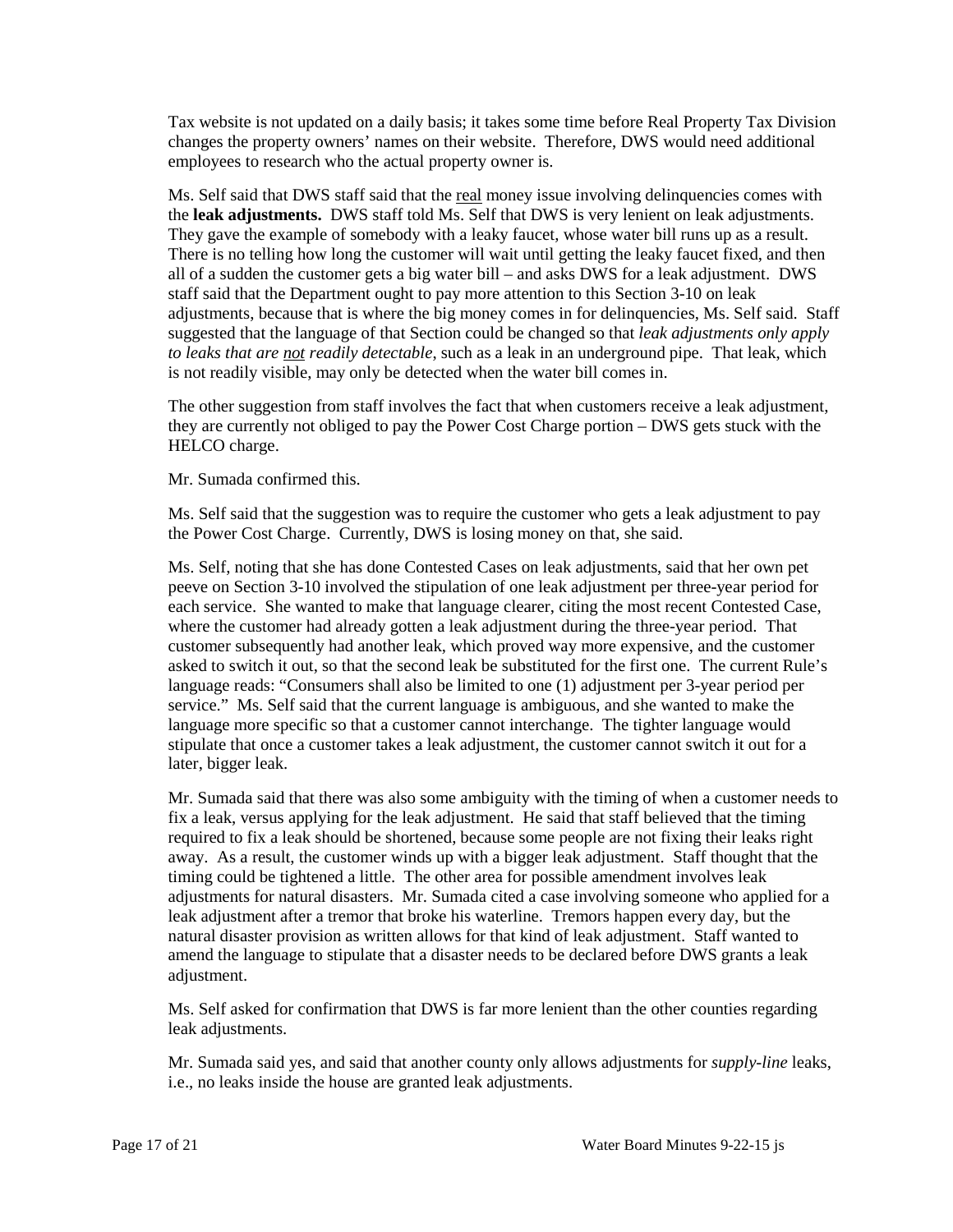said that if the Rule amendments tackled those issues first, DWS could avoid having to buy new Ms. Self, in summation, said that DWS faces problems with these big leak adjustment bills, and software or hire additional staff.

Ms. Lee Loy noted that the Board had already approved an additional debt collection position.

 old leak adjustment accounts. Meanwhile, DWS is trying to keep up on just the regular A delinquent customer who refuses to pay his late bill and just moves out will lose that \$150.00 deposit, which will cover the typical water bill, Ms. Self said. The regular delinquency after the leak adjustment delinquencies. Ms. Self said that Customer Service needs another person who can specifically work just on these delinquencies, and is making progress, thanks to the increase of the security deposit to \$150.00. collections are running pretty smoothly at this point, but DWS still needs the extra person to go

 Mr. Sumada said yes, it would be someone to specifically look at closed accounts that are delinquent, and a separate person to specifically pursue active accounts that are delinquent. Right now, DWS has only one person doing both closed and active accounts, and it is just too much work, he said.

 before the Board is the Rule Amendments. She asked what timeline the Department Ms. Lee Loy agreed that the staff issue was something that will be handled; right now, the issue recommended for fixing a leak versus applying for an adjustment.

Mr. Sumada said he would get back to Ms. Lee Loy on the suggested language of the timeline; he needed to consult Mr. Calvin Uemura of Customer Service, whose suggestion it was.

Ms. Lee Loy asked Mr. Sumada to describe a scenario when DWS detects a high usage of water.

 reader may try to contact the customer right then, or call or write to the customer within a day or two after coming back from the field. The customer is notified of the situation pretty quickly, and then it is up to the customer to investigate the leak, he said. The customer may wind up having to hire a plumber or get help in determining what is causing the high reading; it is left up the customer, Mr. Sumada said. The customer then contacts DWS and fills out a leak adjustment half of the overage that occurred on the service. DWS adjusted about \$415,000.00 worth of revenue off the books due to leaks in Fiscal Year 2015. Mr. Sumada said that when a meter reader notices an abnormal reading for a service, the meter form; the leak adjustment is computed after the leak is repaired. Mr. Sumada noted that leak adjustments are granted once every three years per service, and the adjustment amounts to about

 entire Section 3-10 for the Board's approval, in collaboration with Ms. Self and Mr. Sumada. She Ms. Lee Loy said that she was struck by how DWS is actually footing the Power Cost Charge on leak adjustments. The intention of the proposed Rule amendments is to close the gaps involving money lost to DWS; of that \$415,000.00, she could only imagine how much of that amount was the electricity bill that DWS got stuck with. Ms. Lee Loy said that she did not mind refining the said that when she took on this Rule amendment process, the aim was to ensure that customers pay for what DWS does. DWS does not charge an enormous amount to its customers, and these suggested changes would really close the gap, Ms. Lee Loy said.

 DWS told Mr. Elarionoff's wife that the leak had to be fixed, but Mr. Elarionoff said he was not just cut it off, and if he needs the water, he will run a new pipe someplace else. He said that if he Mr. Elarionoff said that coincidentally, he recently got a leak notice from DWS. He said that he found the leak, but instead of repairing it, he cut the pipe and put a valve on it, closing it off. willing to dig up his stone wall, knock down his tree and root around to fix the leak. He said he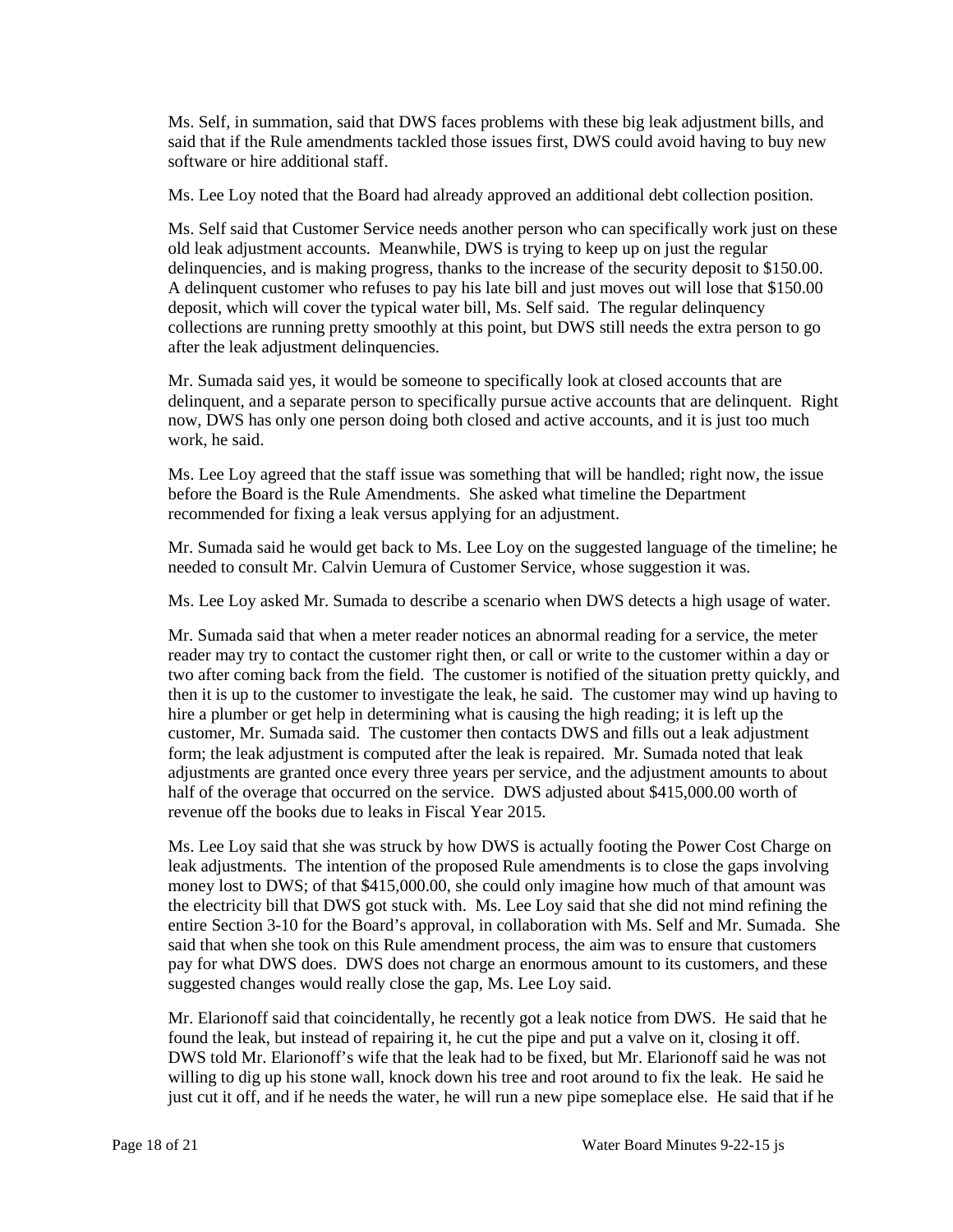could not imagine somebody saying that a leak was no big deal. were notified sooner, rather than by letter, it would have been more efficient for him. He said he

 the person using the water does not *own* the waterline. She said that she thought that the to be kept intact for the next person that comes along. Ms. Iokepa-Moses asked for confirmation that DWS does require the fixing of the line, because customer pays for the water going through the waterline, and that waterline is something that has

Mr. Elarionoff said no, he owned the line from the meter to the house.

Ms. Self confirmed this.

Ms. Iokepa-Moses asked if Mr. Elarionoff cut it off *after* the meter.

 Mr. Elarionoff said no. He said he just has an acre or so, and his waterlines go all over the place; that is part of the problem. He said he put in that line before the meter came around. He said he get to the point of thinking that a leak is no big deal; it is very important. agreed that there has to be a more efficient way of handling it. He said that customers should not

 about Rule amendments. A lot of times, the Department may have blinders on, he said. At the bounds" services, where the meter does not sit right in front of the property. Therefore, technology that monitors water use via cell phone service. Noting that there is an app for so purchase about 12 such meters, and will distribute them around the island to see how well they work. The hope is that DWS will be able to offer that to interested customers. Interested their water usage. The Manager-Chief Engineer observed that with a lot of these proposed Rule changes, the Board and DWS need to understand what DWS's mission is and what DWS is trying percent of the gaps. The Board and DWS need to recognize that there is technology out there that can assist DWS, and it would be undesirable to box DWS in with Rules that prevent the Department from using technology down the road. The Manager-Chief Engineer said that more The Manager-Chief Engineer said that he planned to get more involved in these conversations same time, DWS has to acknowledge that this is a big island, with a lot of so-called "out-ofcompassion has to come into play as well, he said. DWS wants to makes its water available to as many people as possible; this is in the best interests of DWS, the community and the Board. DWS needs to inform customers who have long waterlines that they need to keep an eye on. He said that Mr. Sumada and the Deputy were working on a Request for Quotes, exploring the use of many things, he said that customers will be able to get hourly readings on their water meter for approximately a dollar a month. Such a meter will probably cost \$300.00. DWS is trying to customers will pay something like a monthly fee for that service, and they will be able to check to accomplish. There are gaps to fill, but there will never be a perfect Rule that will close 100 discussion needs to take place. He expressed gratitude to Ms. Lee Loy, Ms. Self, and Mr. Sumada for their efforts, and he promised to be more involved in future discussions so that some solutions can be brought to the Board that will close the big gaps – while allowing DWS to exercise some compassion. He said that DWS has to have some compassion for customers who have legitimate claims, because there will always be such claims.

Ms. Wilson asked what portion of the \$415,000.00 was taken up by the Power Cost Charge.

Mr. Sumada said that the PCC took up about half of that figure.

 took place. He noted that that the meter readers only read every two months, and that the million gallons had flowed through the meter since the previous reading. DWS contacted the customer, The Manager-Chief Engineer said yes, that Power Cost Charge is on every water bill. He cited a situation in Kona at the Nāpo'opo'o Junction intersection, where a leak of one million gallons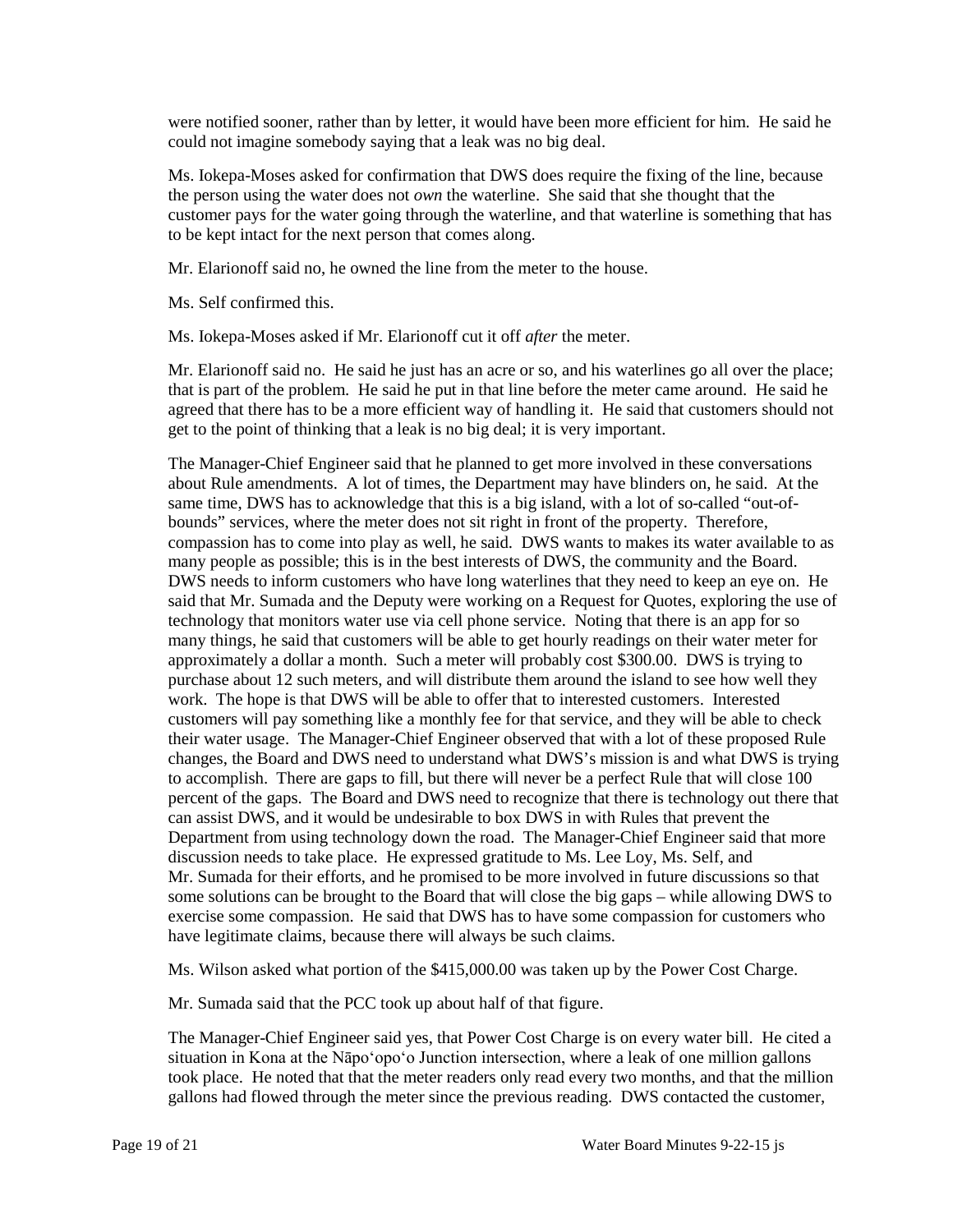new meter. All indications point to the fact that the meter was functioning properly, and that the said that DWS cannot treat this matter lightly, and cannot give customers the impression that this is no big deal. The Department needs to educate customers that water *is* a precious resource; water should be treated as such. DWS needs to do a better job of educating consumers who have a long waterline that they need to keep a closer eye on their customer line. and the customer does not want to pay the bill, which came to \$8,000.00. DWS personnel were checking on the situation there today as part of ongoing investigations. The Department has done all possible research in-house such as billings, bench testing the meter, etc., and DWS installed a problem lay on the customer side, the Manager-Chief Engineer said. He said that anyone would share the customer's concern, if presented with an \$8,000.00 bill. The Manager-Chief Engineer

Ms. Iokepa-Moses asked if DWS had considered doing monthly readings.

The Manager-Chief Engineer said yes, it was considered. However, DWS's current billing system cannot accommodate monthly readings; it would require another billing system. The other factor is postage, which alone would run into an additional tens of thousands of dollars, plus additional staffing.

 Ms. Lee Loy said that she enjoys doing Rule amendments, but it is hard to make water sexy. She said she agreed with the idea of leaving a little bit of room for the technology, which is sexy. She appreciated the apps that would enable customers to see water usage on their phones and give instant feedback, etc.; the apps will help make people responsible. That is how DWS is going to make water sexy, she said.

## E. **MONTHLY PROGRESS REPORT**:

Vice-Chairperson Takamine asked what the status was on the Hualālai Deepwell Repair project.

Mr. Inaba said delivery of the equipment is expected at the end of this month, and installation begins in the week of October 5. He said he wished he could give a completion date.

Vice-Chairperson Takamine asked if the contractor was on schedule.

Mr. Inaba said that according to Mr. Takamoto, the project engineer, they are still on schedule.

 Mr. Ikeda said the project is already two years behind schedule, but the contractor is on the most *recent* schedule.

 The Manager-Chief Engineer said that O'okala Well is also down, and it is under emergency procurement because it is the only source in the area. Fortunately, the system is small enough that DWS can haul water to accommodate the needs of that system.

## F. **REVIEW OF MONTHLY FINANCIAL STATEMENTS:**

 Mr. Elarionoff asked about the entry on the Income Statement, Page FS3, regarding the decrease prior year. Decrease is due to reduction in HELCO power costs (\$756,156.37)." He asked what in Power and Pumping expenses: "Power & Pumping expenses decreased \$772,441, or 20% from that entry meant.

 Mr. Sumada explained that gasoline prices have gone down over the last couple of years, and the fuel costs that DWS pays HELCO to run DWS's wells and pumps have dropped accordingly. DWS is paying less for fuel costs this year, he added.

Vice-Chairperson Takamine noted that the Board had recently lowered the Power Cost Charge.